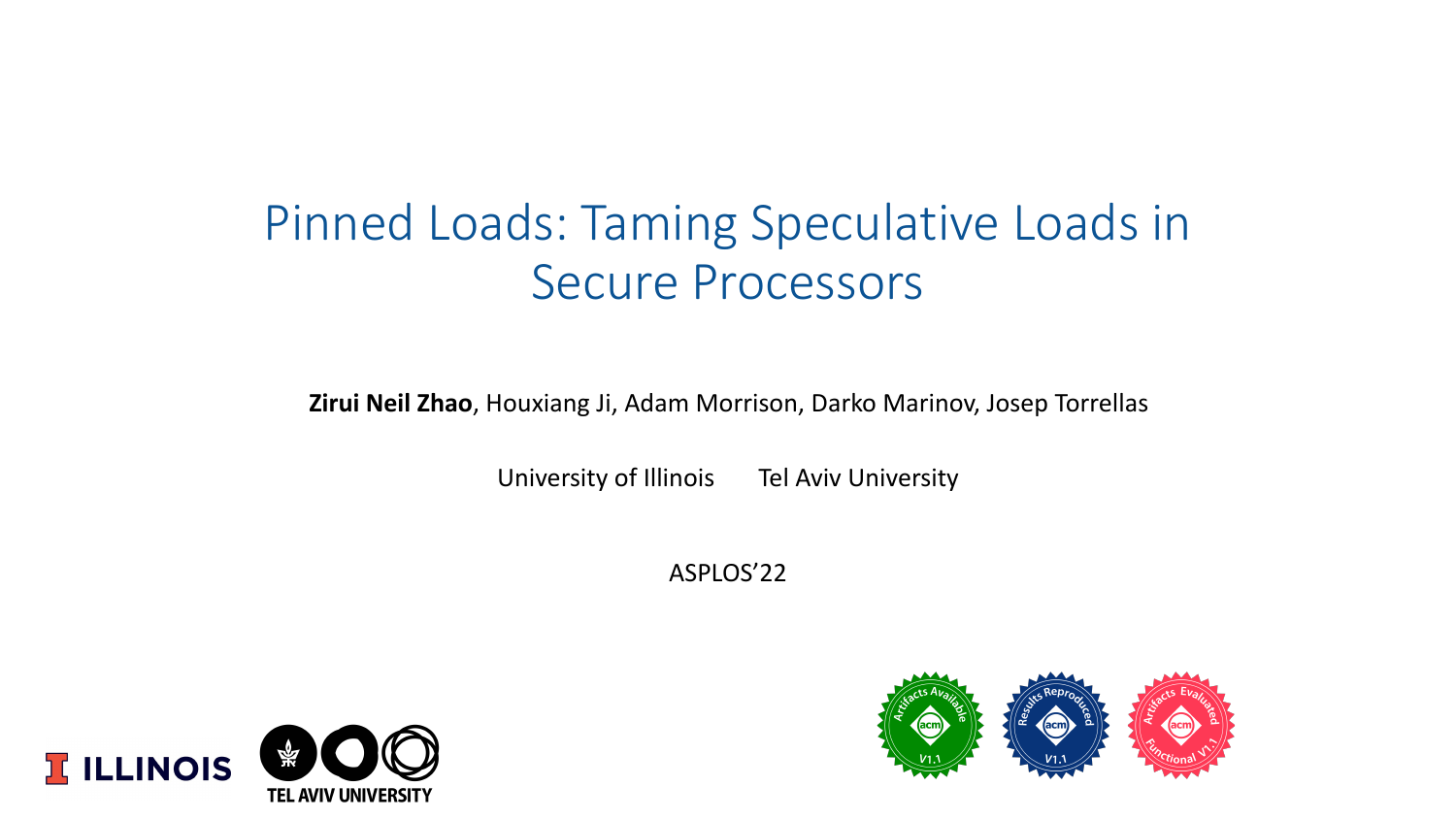### Speculative Execution Attacks

Modern microprocessors are threatened by speculative execution side-channel attacks

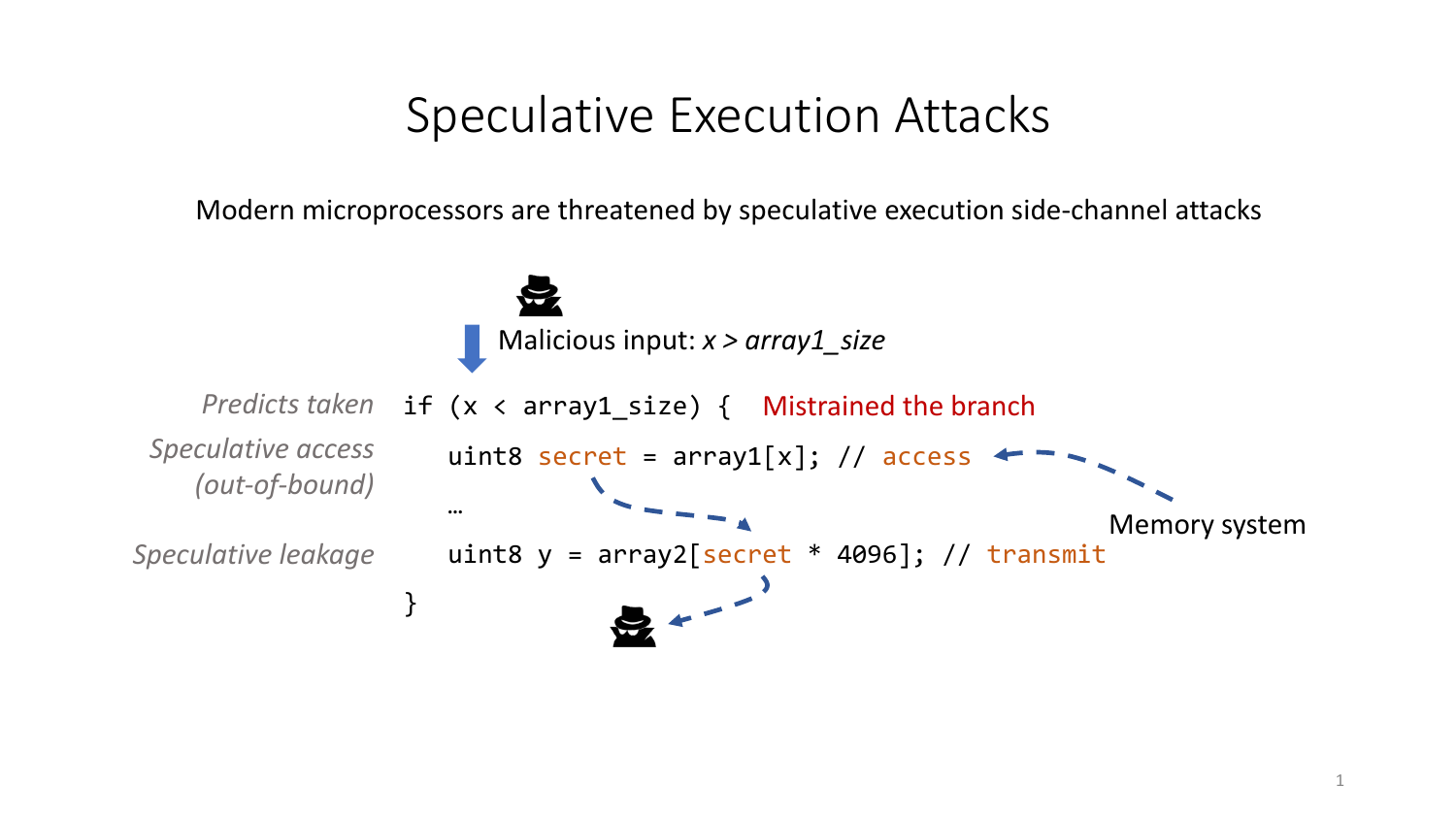# Visibility Point (VP)

Hardware Defenses: protect the execution of vulnerable instructions until they reach their *visibility point (VP)* --- i.e., they are no longer vulnerable to pipeline squashes that are relevant to the threat model considered



```
if (x < array1_size) { // b1
  secret = array1[x]; // 11…
  load secret; // l2
}
```
Assume: x is in-bound, b1 resolves to taken

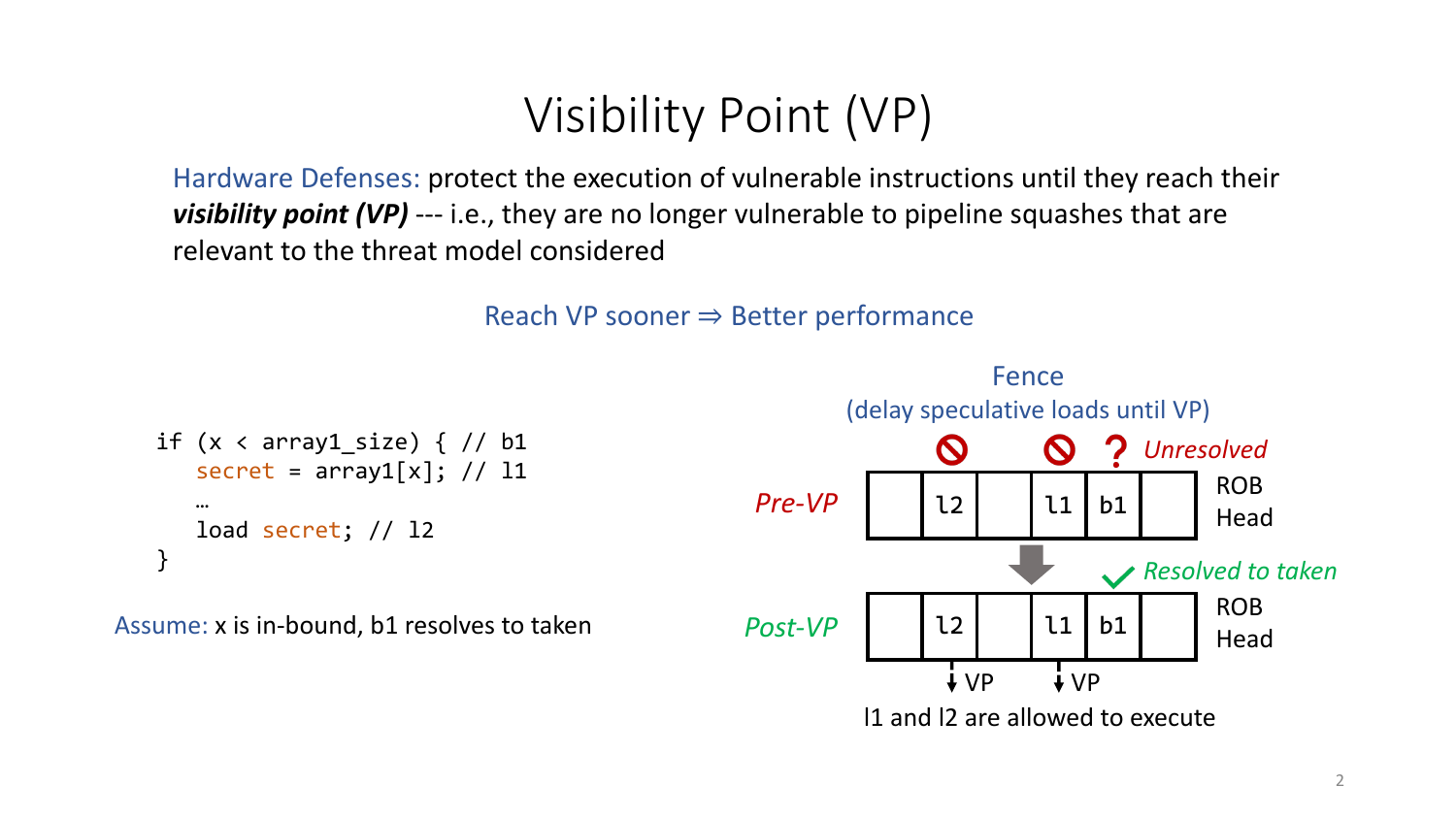# VP Under the Comprehensive Model

Consider: vulnerable instruction=> Load (*L*)

Comprehensive Model

- All control-flow instructions older than *L* are resolved
- *L* plus any older instruction cannot suffer exceptions
- *L* plus any older load cannot alias with other loads/stores
- *L* plus any older load cannot cause a memory consistency violation (MCV)



L needs to reach the ROB head or become the oldest load to be invulnerable to MCV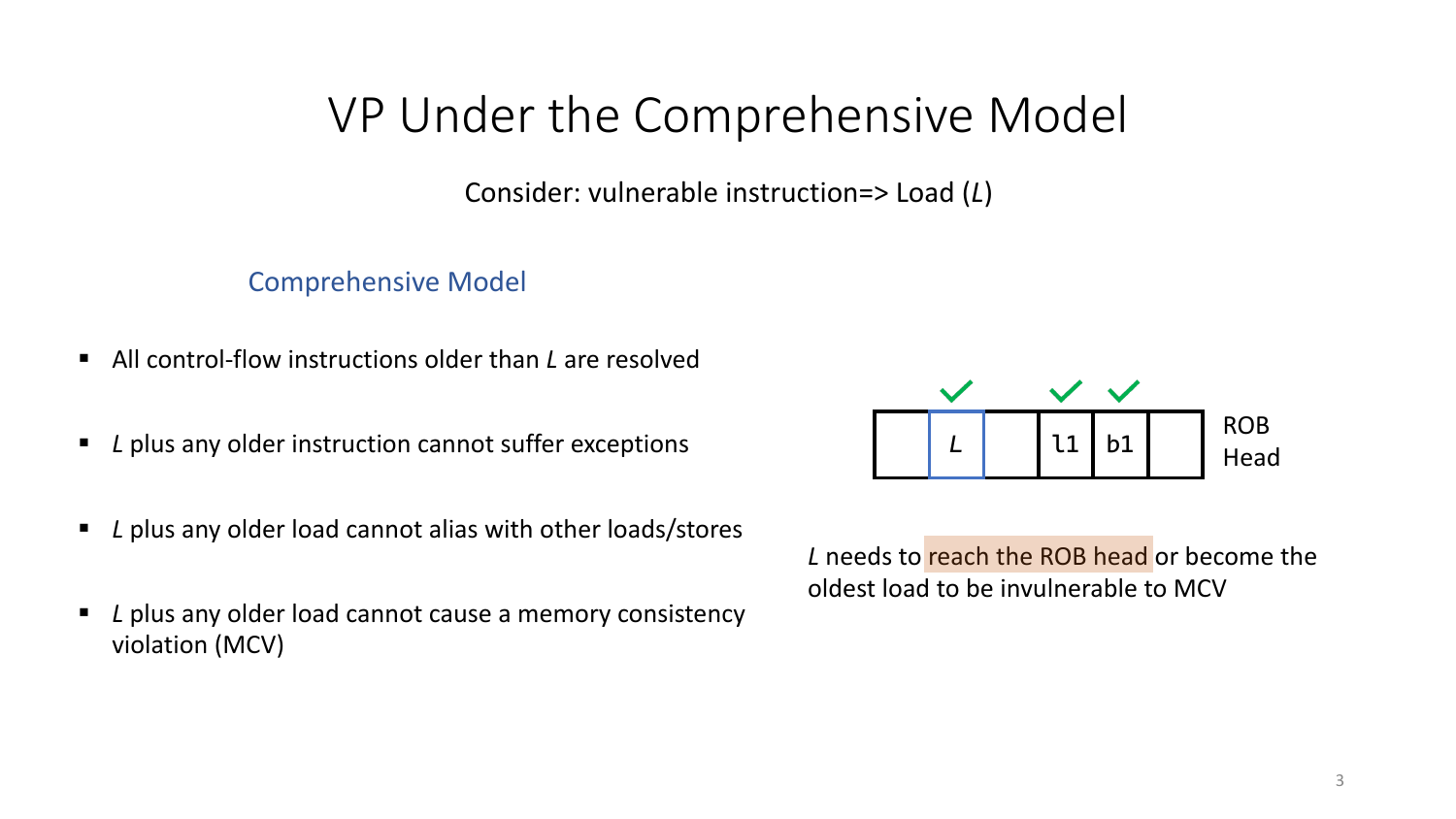### Focus on Memory Consistency Violations



Ensuring no MCVs causes the most overhead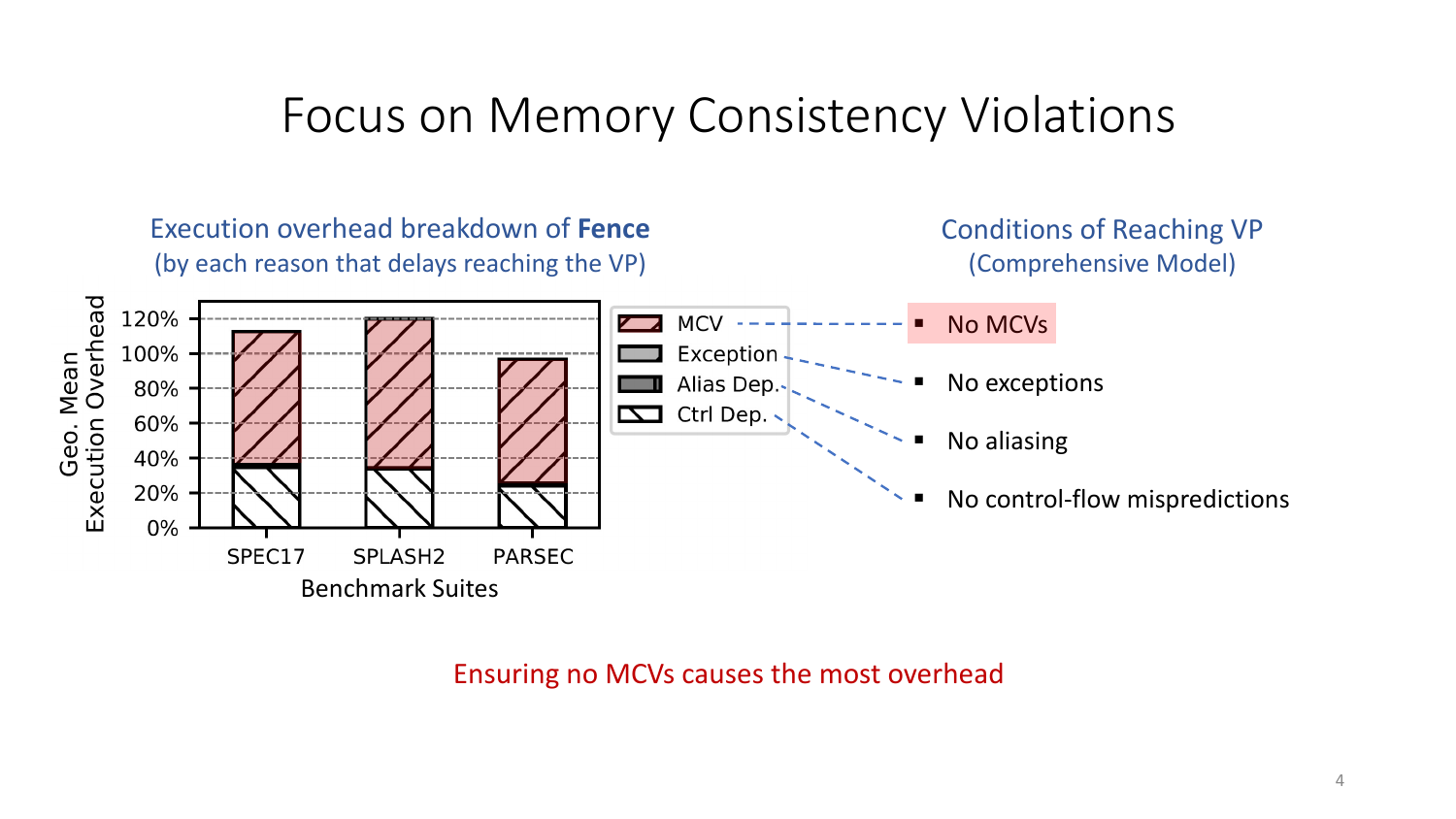# Pinned Loads

Goal: a **general** hardware mechanism that makes loads invulnerable to MCVs as early as possible

Intuition: When certain conditions are satisfied, *Pinned Loads* will **pin** a load *L and guarantee:*

- No squashes of *L* due to invalidations
- § No squashes of *L* due to cache evictions
- $\Rightarrow$  after pinning, **L** is invulnerable to MCVs

*L* reaches VP sooner (before reaching the ROB head) ⇒ higher performance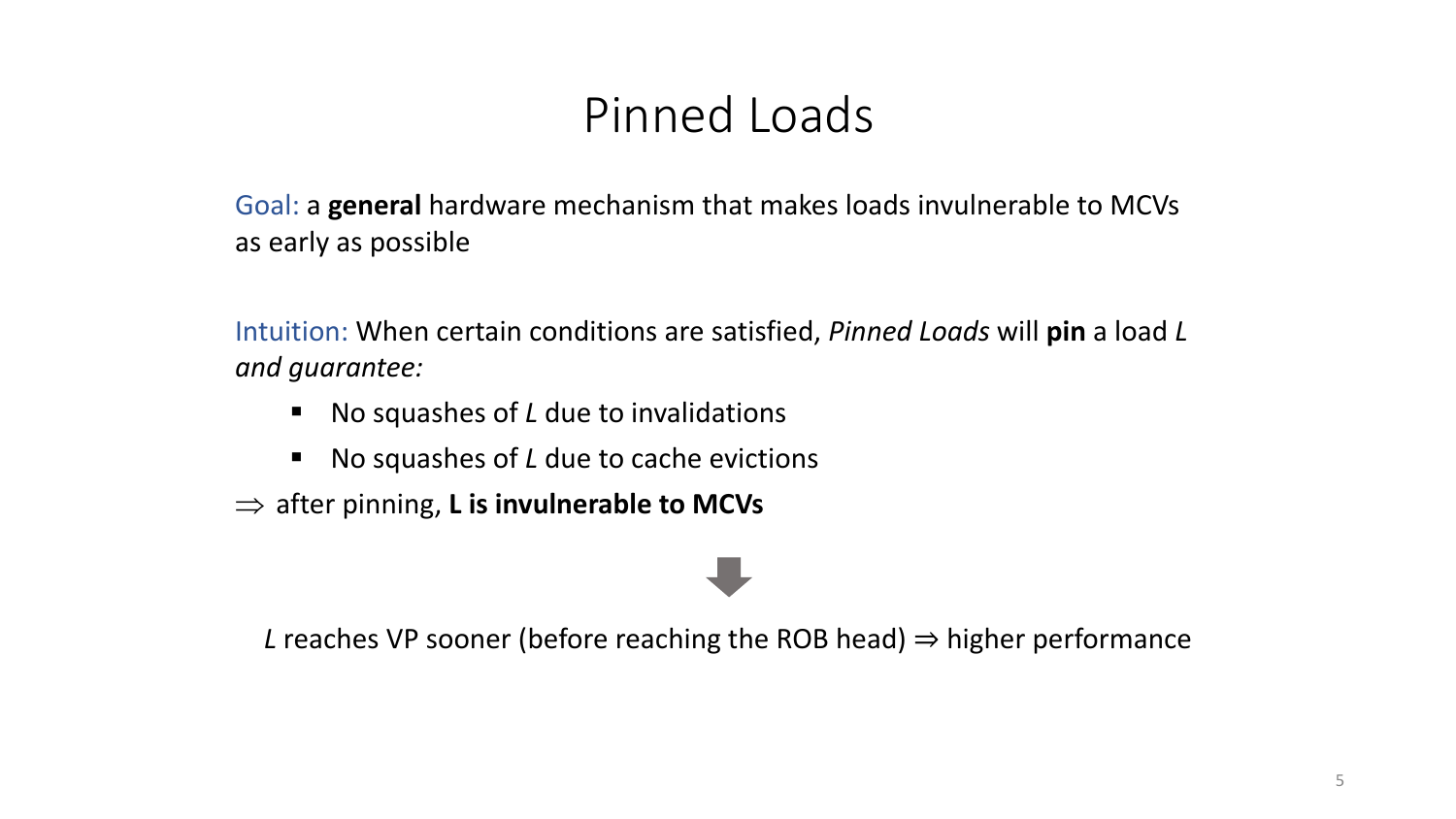# Potential Performance Gain

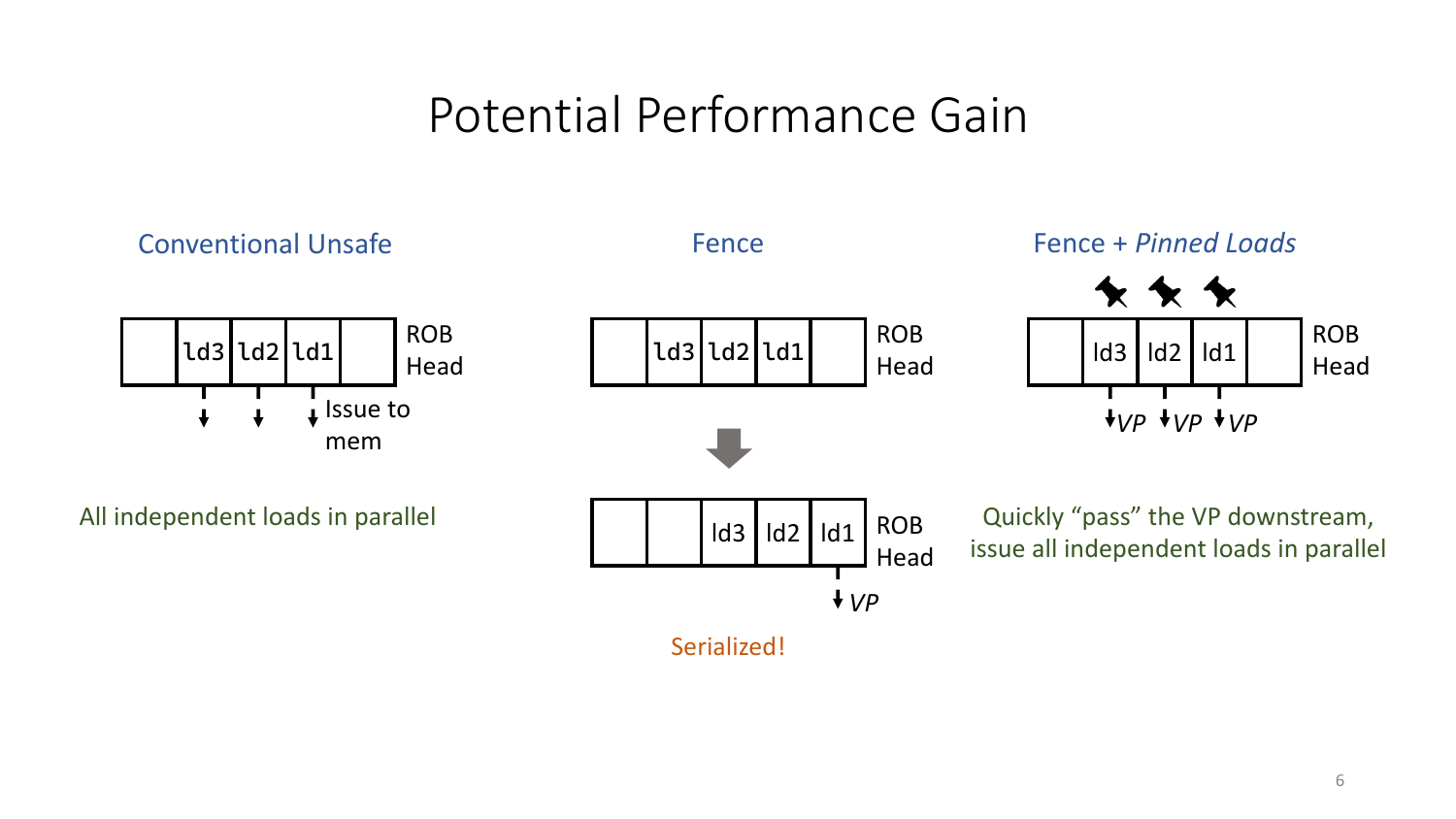# Threat Model

Assume the Comprehensive threat model:

- No control-flow mispredictions
- § No aliasing
- No exceptions
- § No MCVs

Preserve the speculative execution security properties of the baseline defense schemes:

A load *L* can be pinned only if *L* has met all the conditions to reach VP, except for guaranteeing *L* itself will not cause an MCV



*<sup>L</sup>* Implication: Loads are pinned in the program order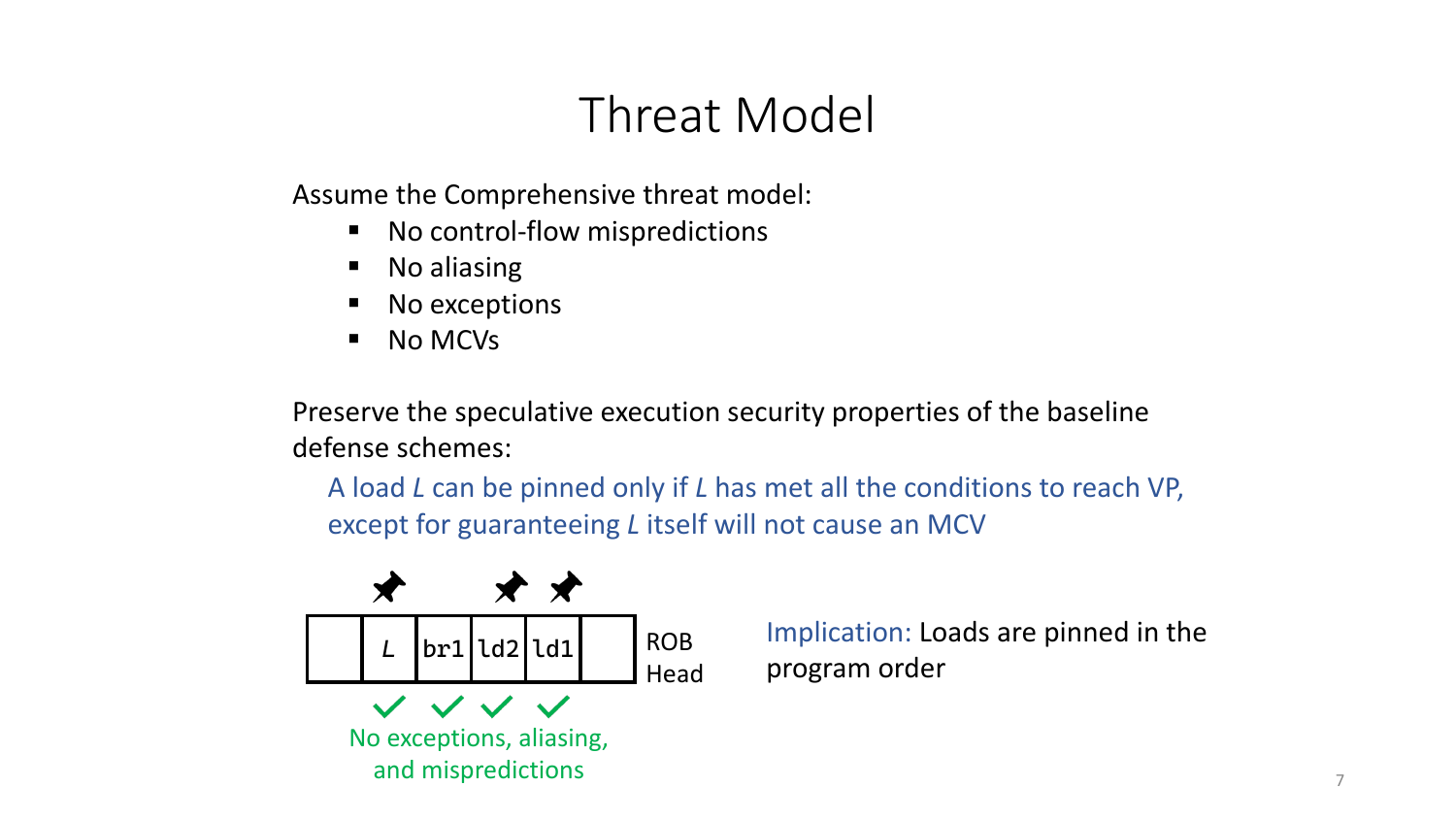### Pinned Loads Overview

Intuition: defer invalidations and prevent evictions to lines that are read by a pinned load



Line x is automatically "un-pinned" when ldx retires Conceptually, line x is "pinned" (no actual pinned bit)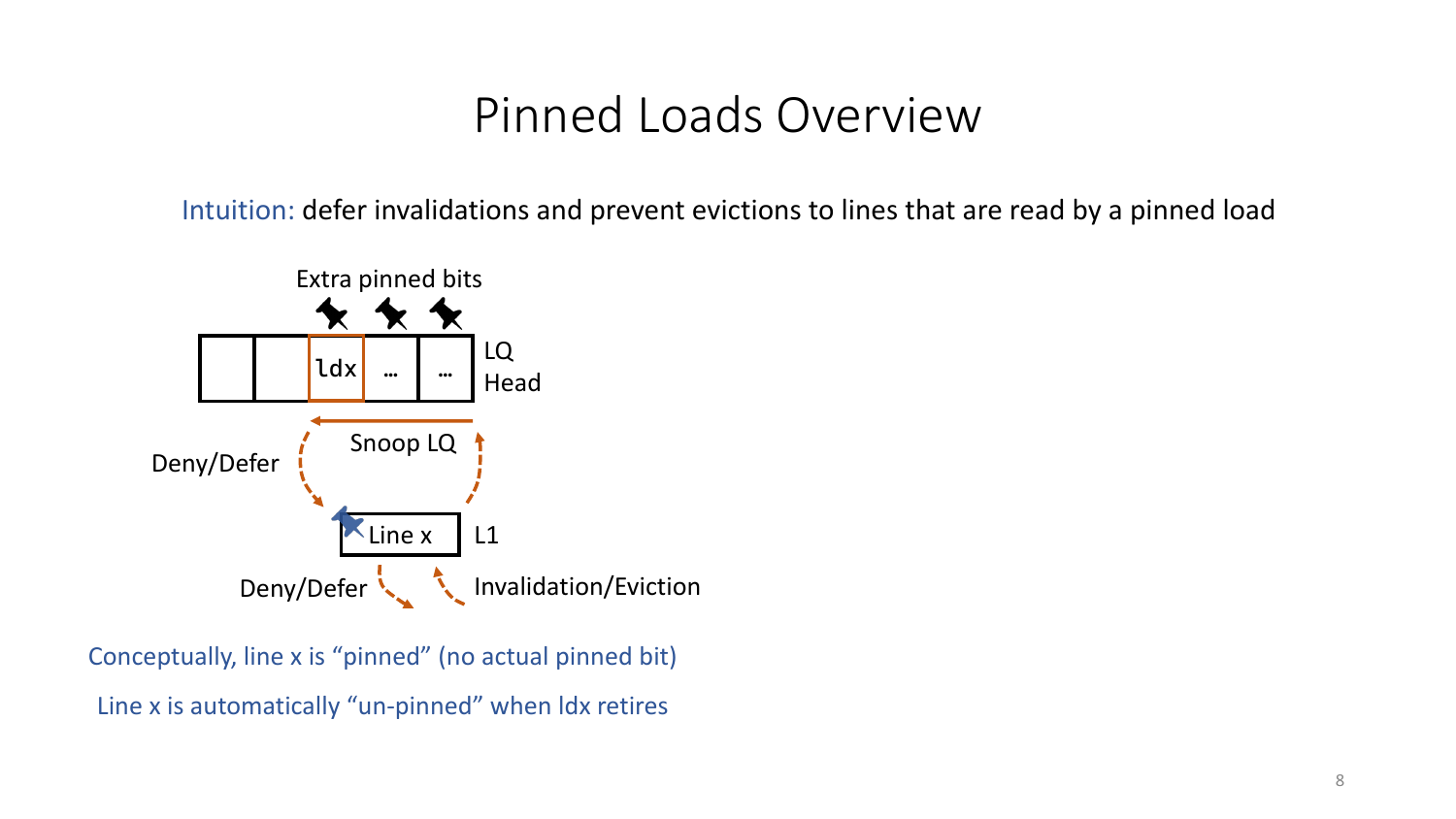# Pinned Loads Overview

Intuition: defer invalidations and prevent evictions to lines that are read by a pinned load



Line x is automatically "un-pinned" when ldx retires **+ Early Pinning (EP)** Conceptually, line x is "pinned" (no actual pinned bit)

#### Design Overview:

**Defer Invalidations:** introduce new coherence messages to defer remote writes

#### Safety guarantees:

- + No starvation
- + No deadlock (*detailed in the paper*)
- § *Prevent Cache Evictions:* guarantee space in cache & directory: **+ Late Pinning (LP)**
	-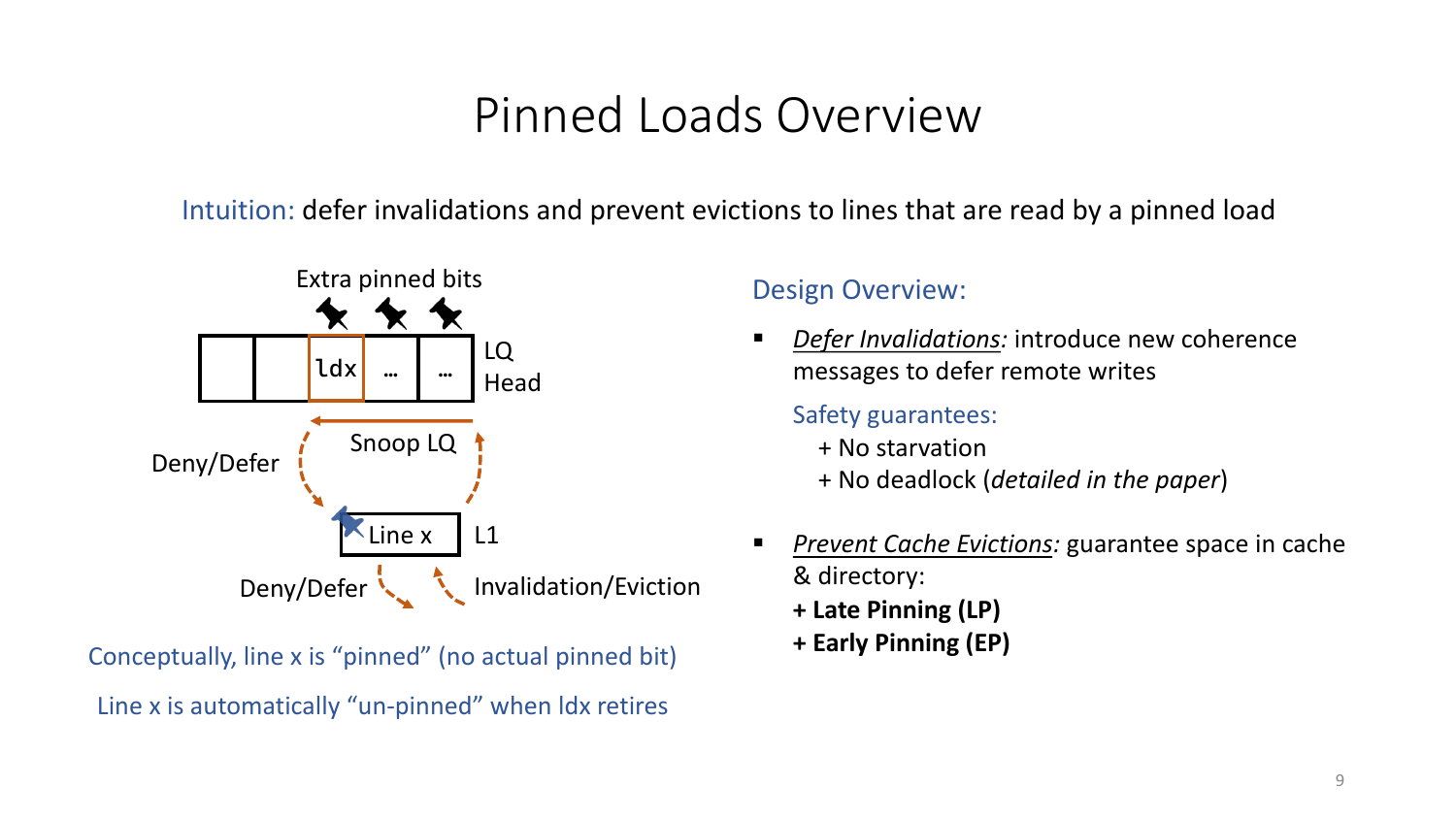### Defer Invalidations to Pinned Lines

#### Conventional Protocol

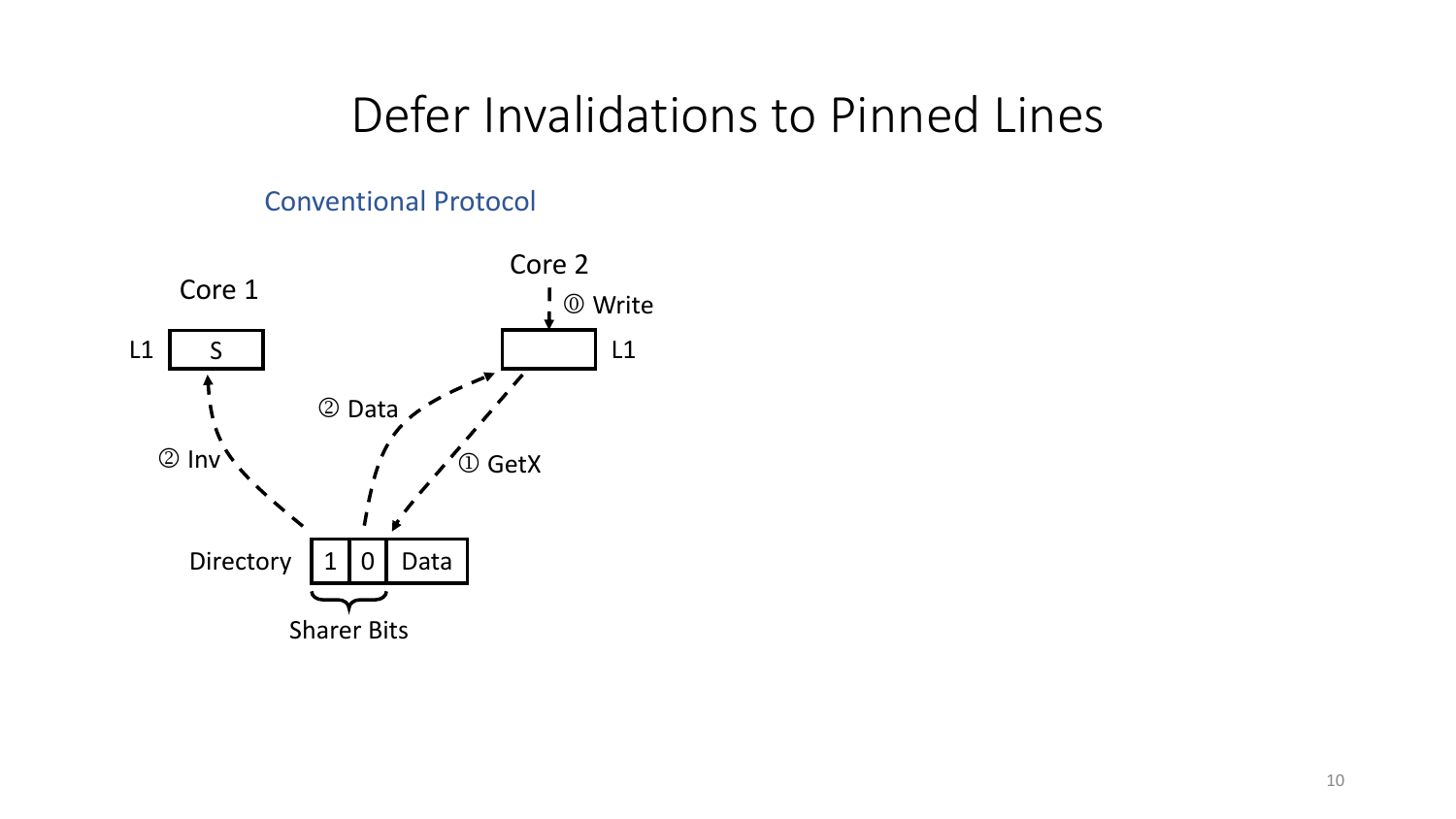### Defer Invalidations to Pinned Lines

#### Conventional Protocol

*Pinned Loads*

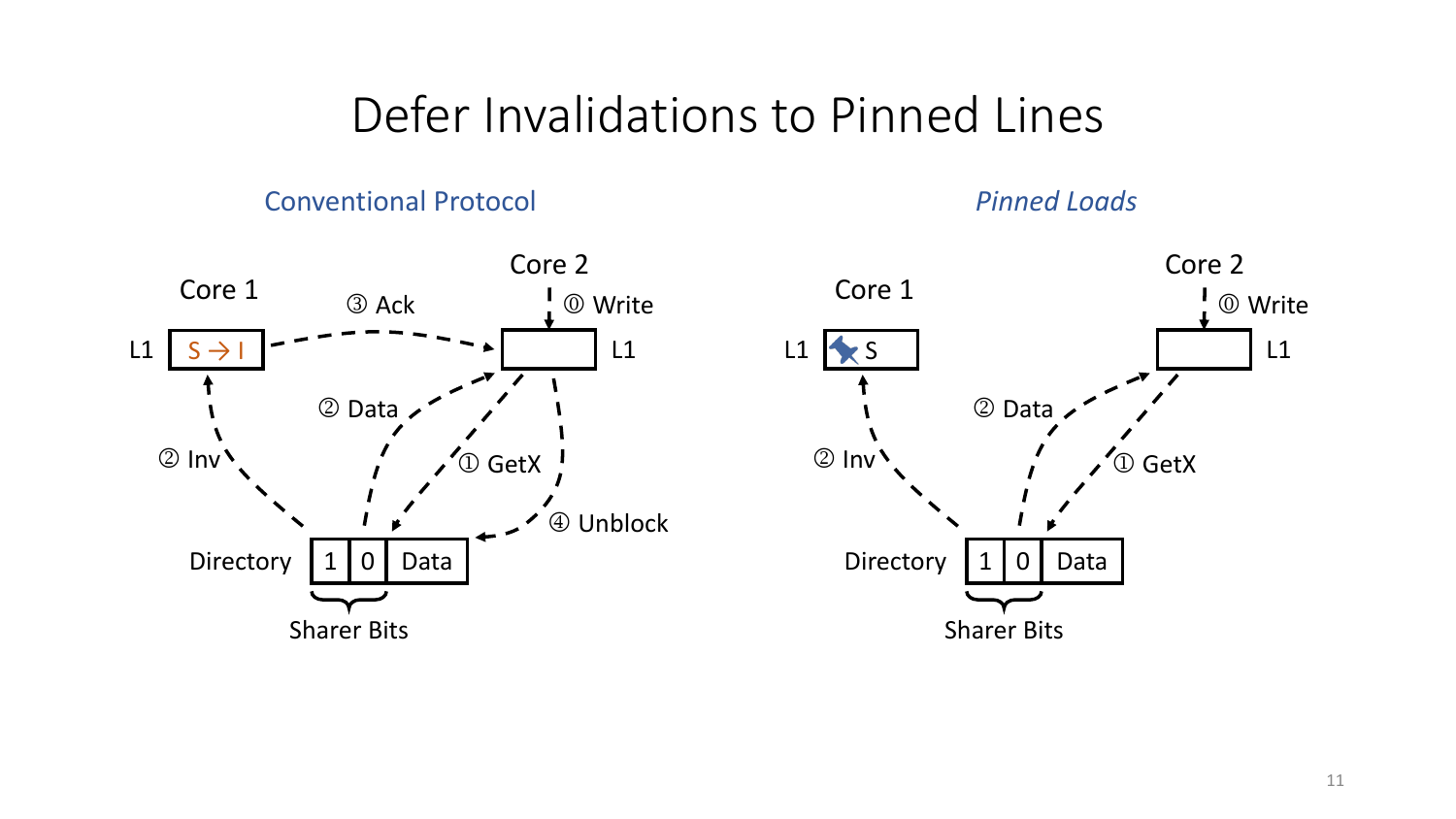# Defer Invalidations to Pinned Lines

#### Conventional Protocol

*Pinned Loads*



Changes from the Conventional: new coherence messages (and the logic of handling them)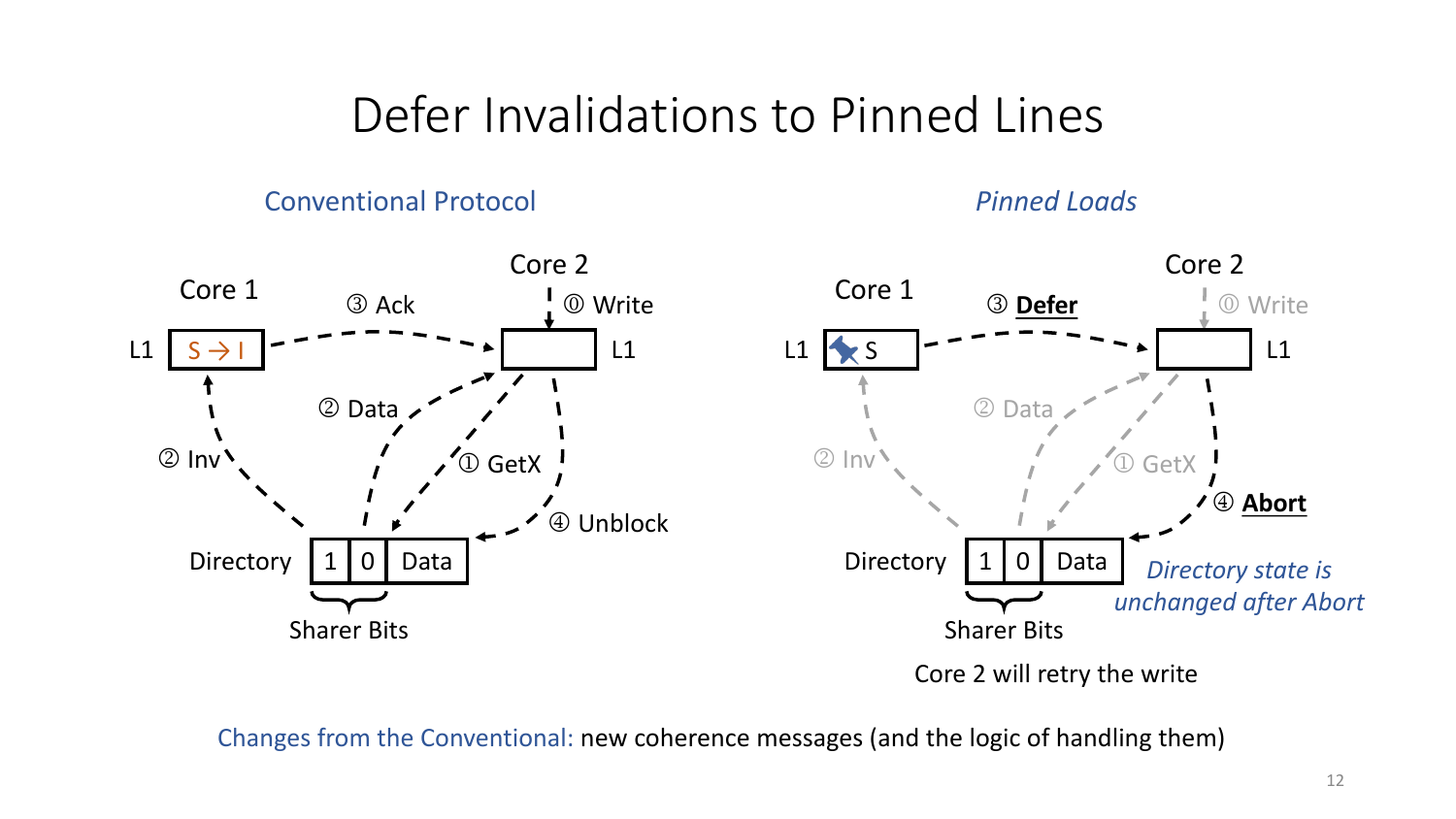### Prevent Store Starvation

Cannot-Pin Table (CPT): a per-core hardware structure that records the addresses of lines that the core is not allowed to pin *at the moment*

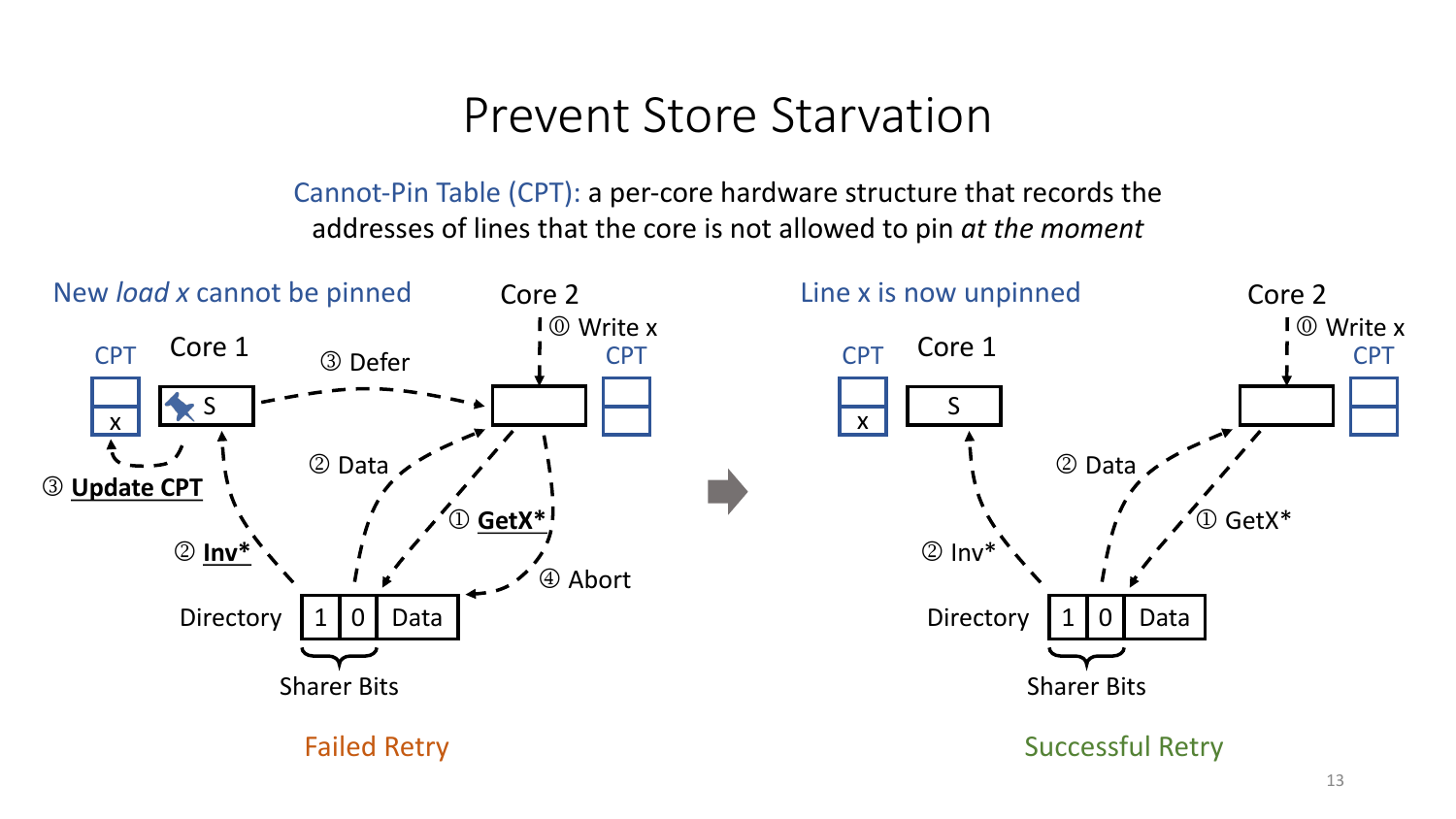### Prevent Store Starvation

Cannot-Pin Table (CPT): a per-core hardware structure that records the addresses of lines that the core is not allowed to pin *at the moment*

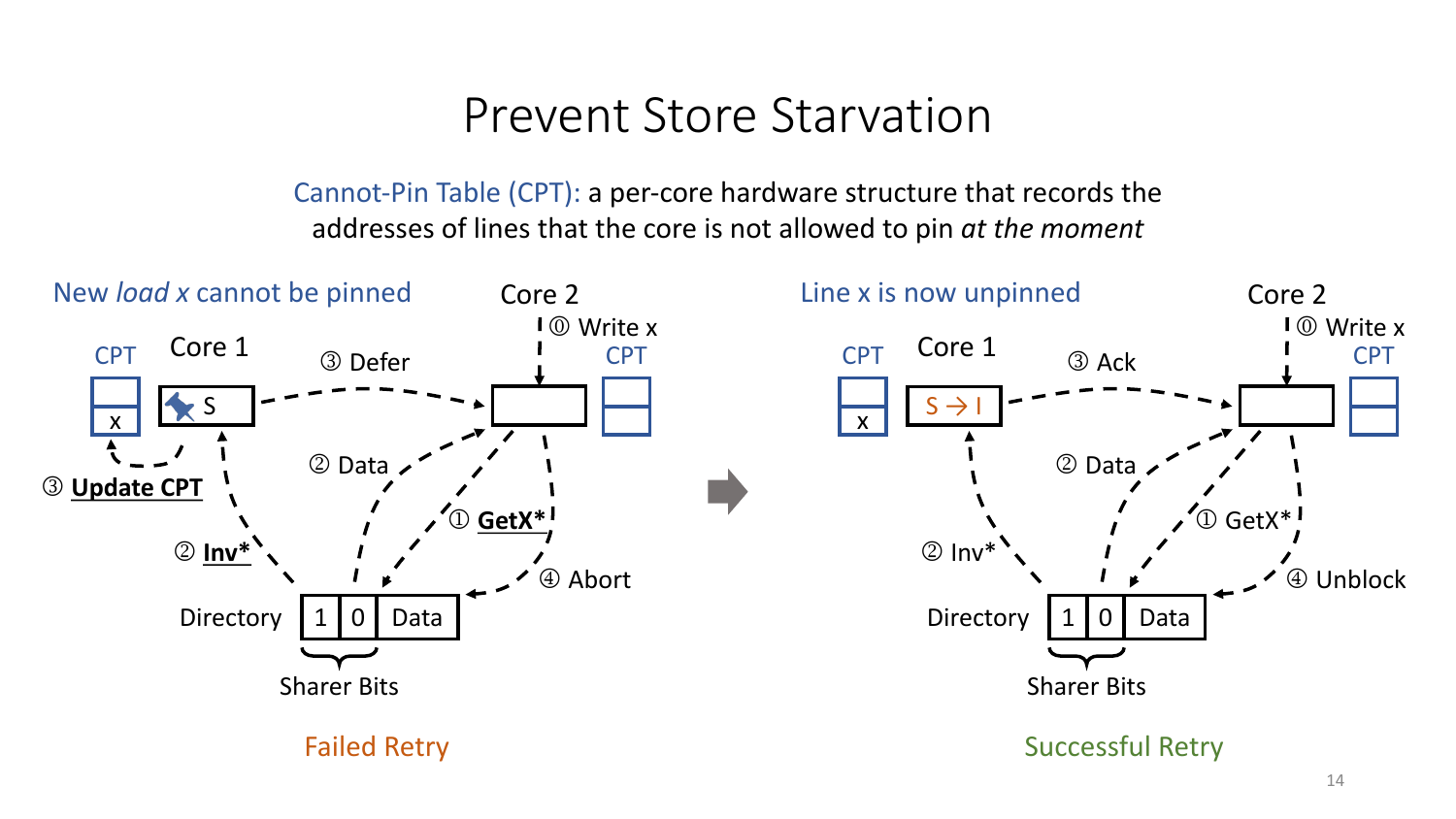### Prevent Store Starvation

Cannot-Pin Table (CPT): a per-core hardware structure that records the addresses of lines that the core is not allowed to pin *at the moment*

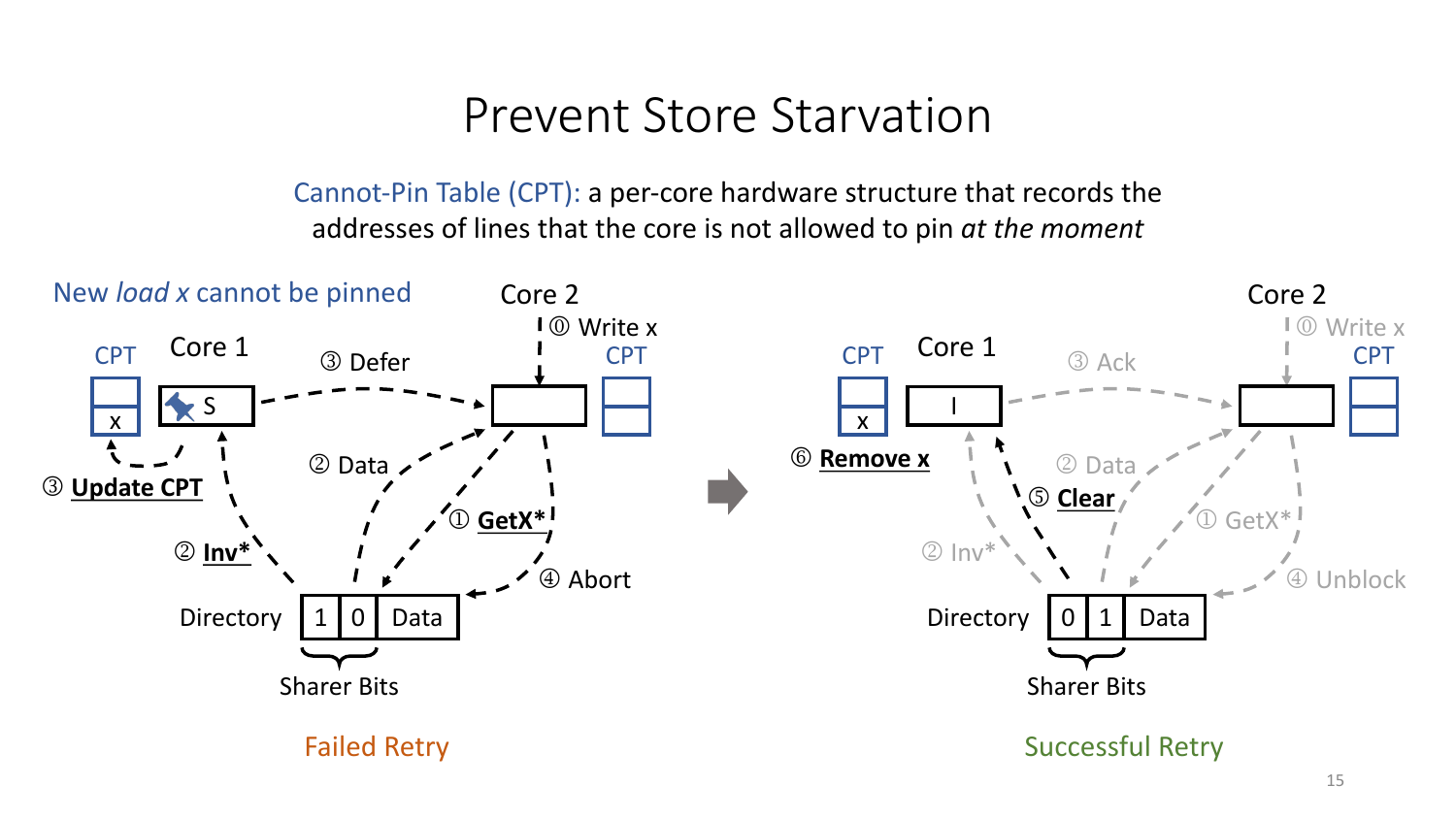### Prevent Evictions of Pinned Lines

Intuition: Pinned Loads denies evictions to pinned lines



4 Update LRU for line x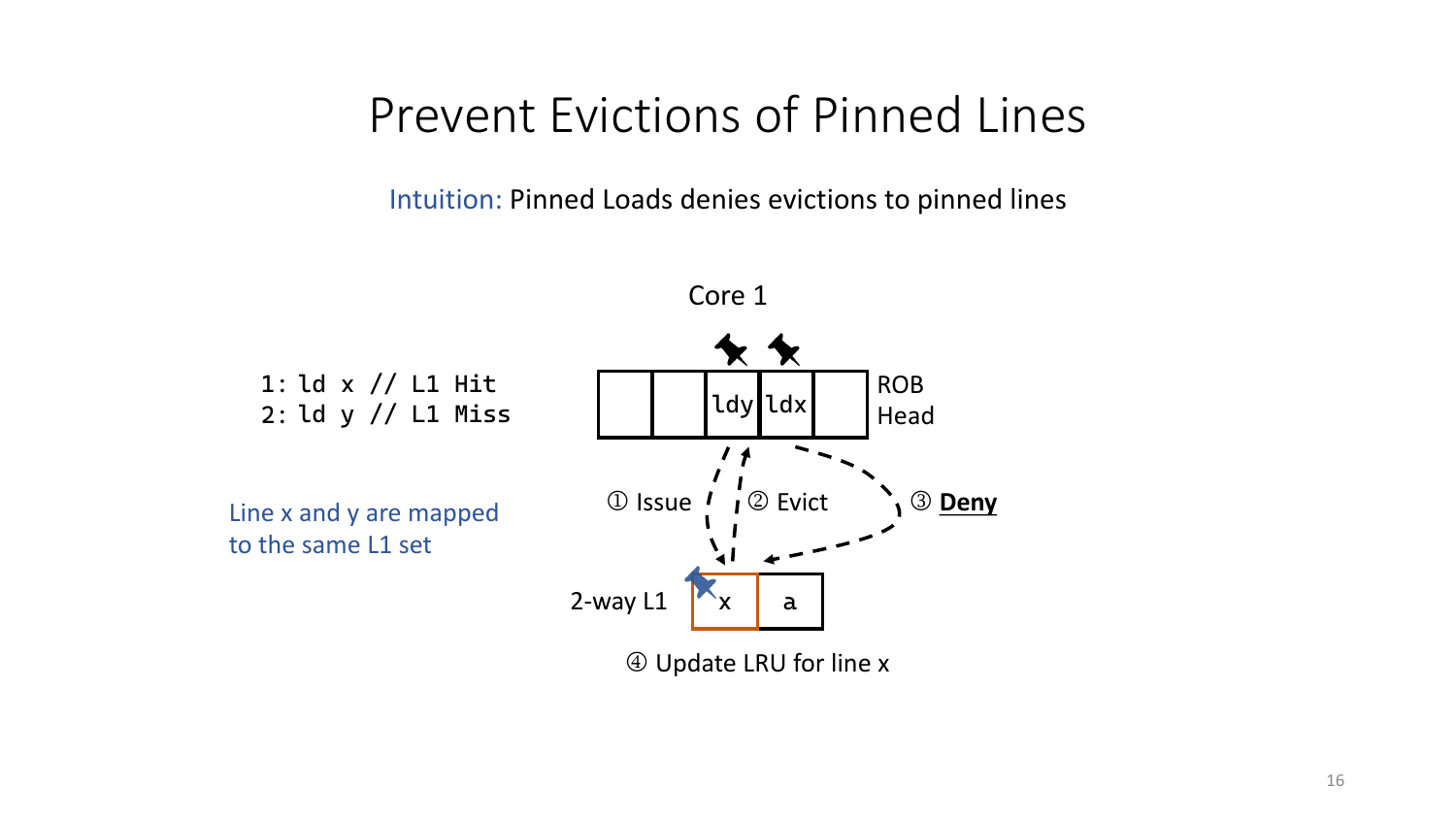### Prevent Evictions of Pinned Lines

Intuition: Pinned Loads denies evictions to pinned lines



4 Update LRU for line x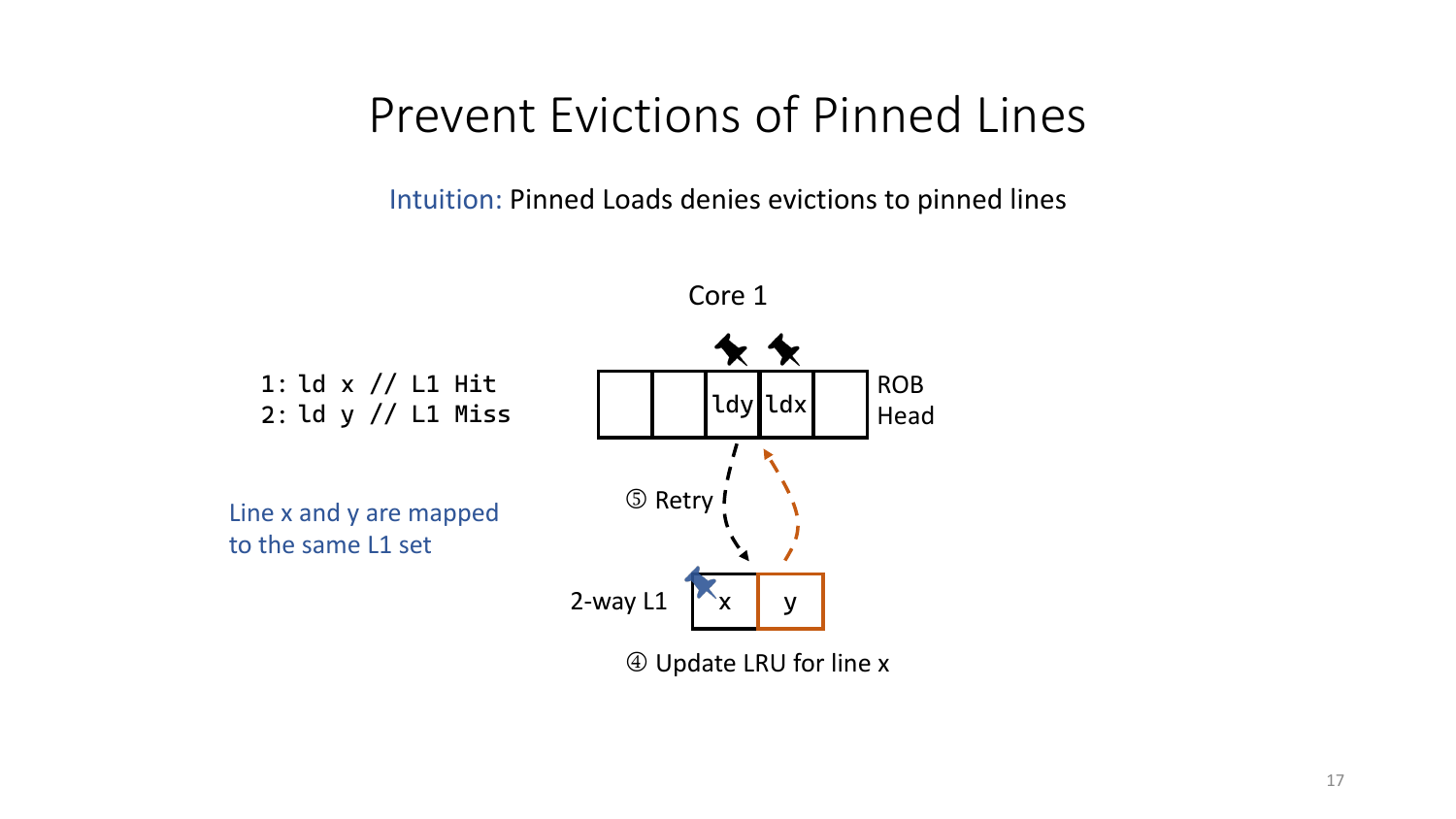# Guarantee Space in Cache & Directory

Insight: a core cannot pin more lines than a set can hold, otherwise, deadlocks may occur

Core 1



Two possible designs to avoid deadlock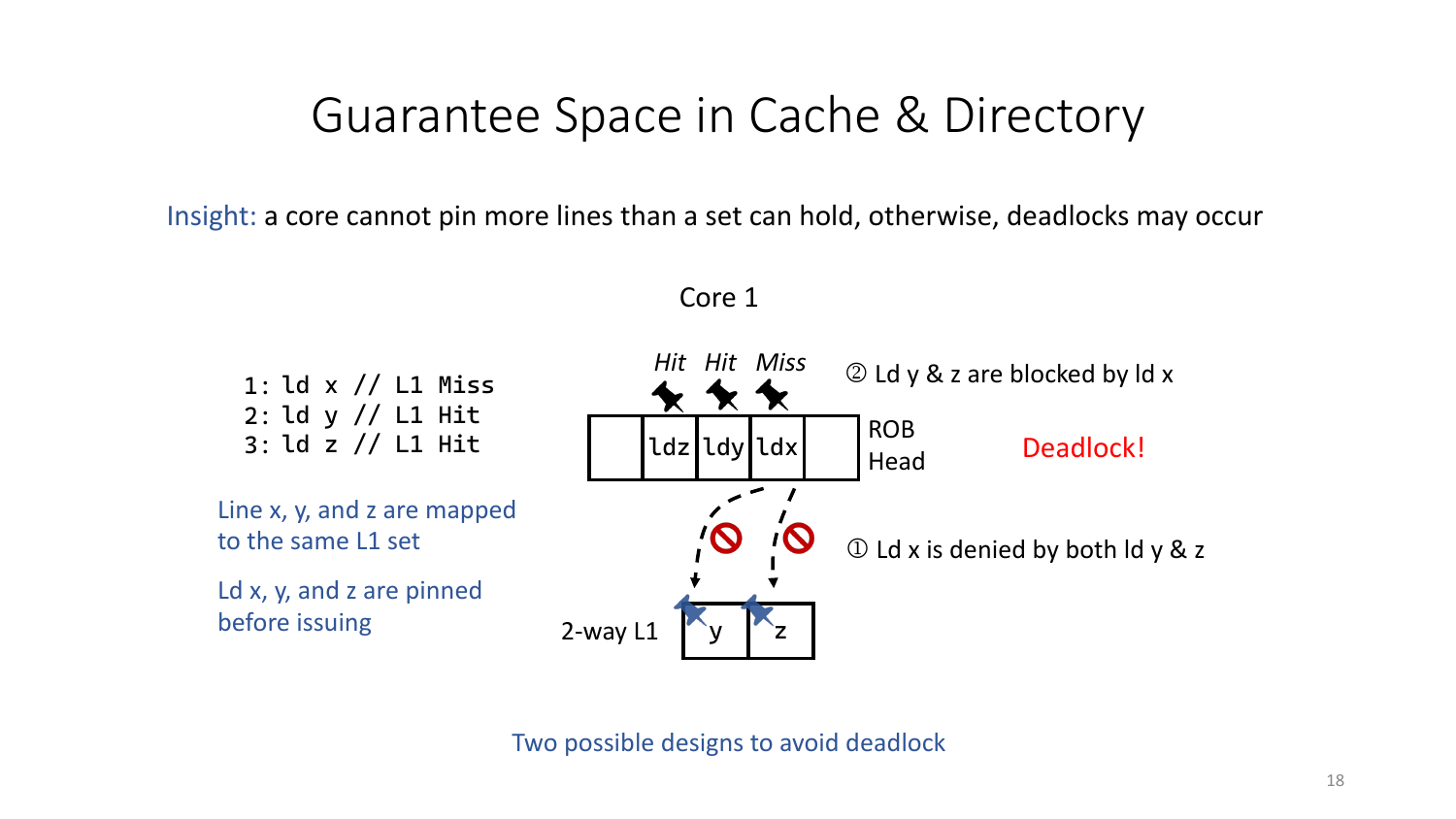# Design 1: Late Pinning (LP)

Intuition: receive the data first (meaning it can find space in cache and directory sets), then pin the load



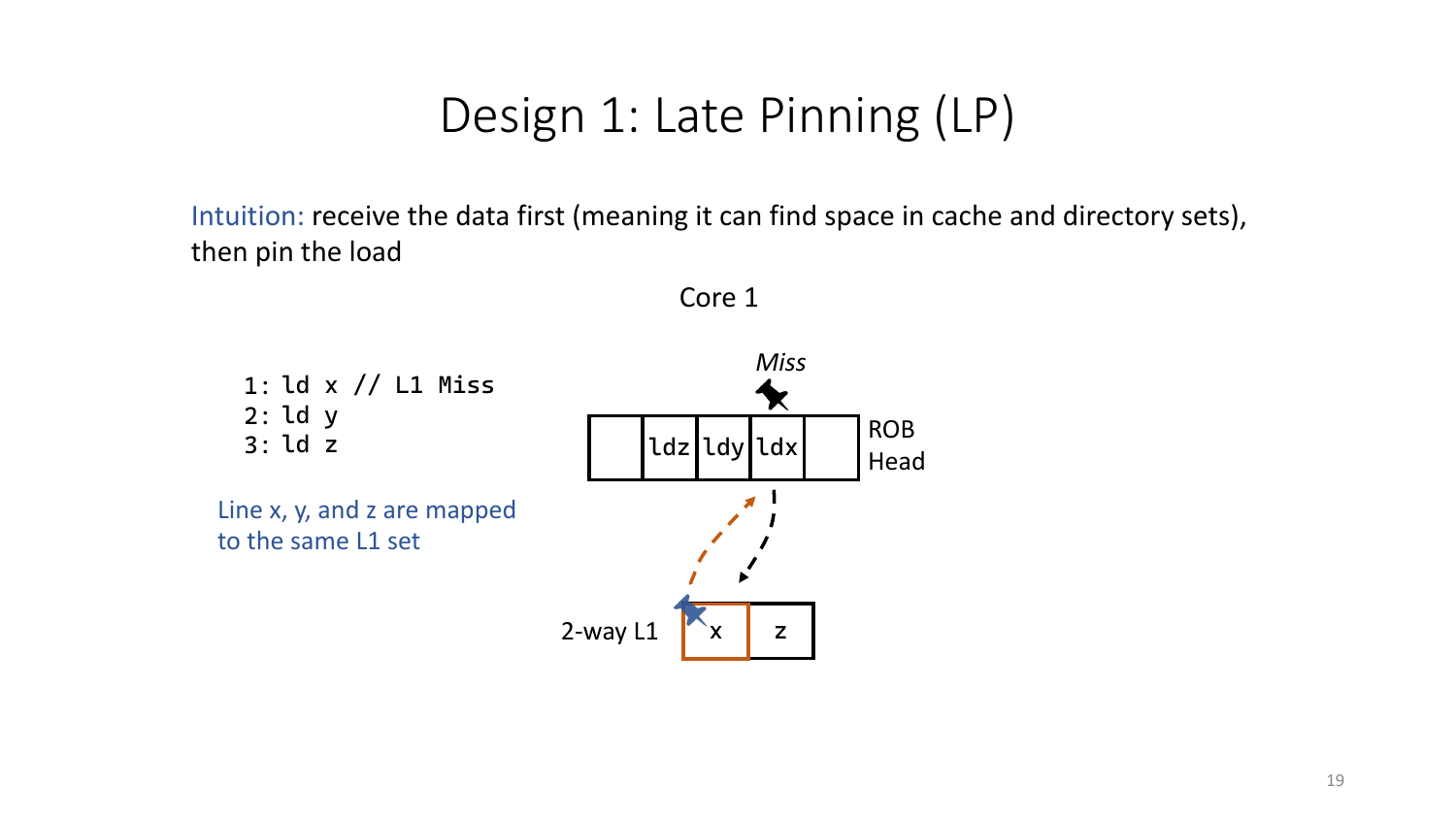# Design 1: Late Pinning (LP)

Intuition: receive the data first (meaning it can find space in cache and directory sets), then pin the load



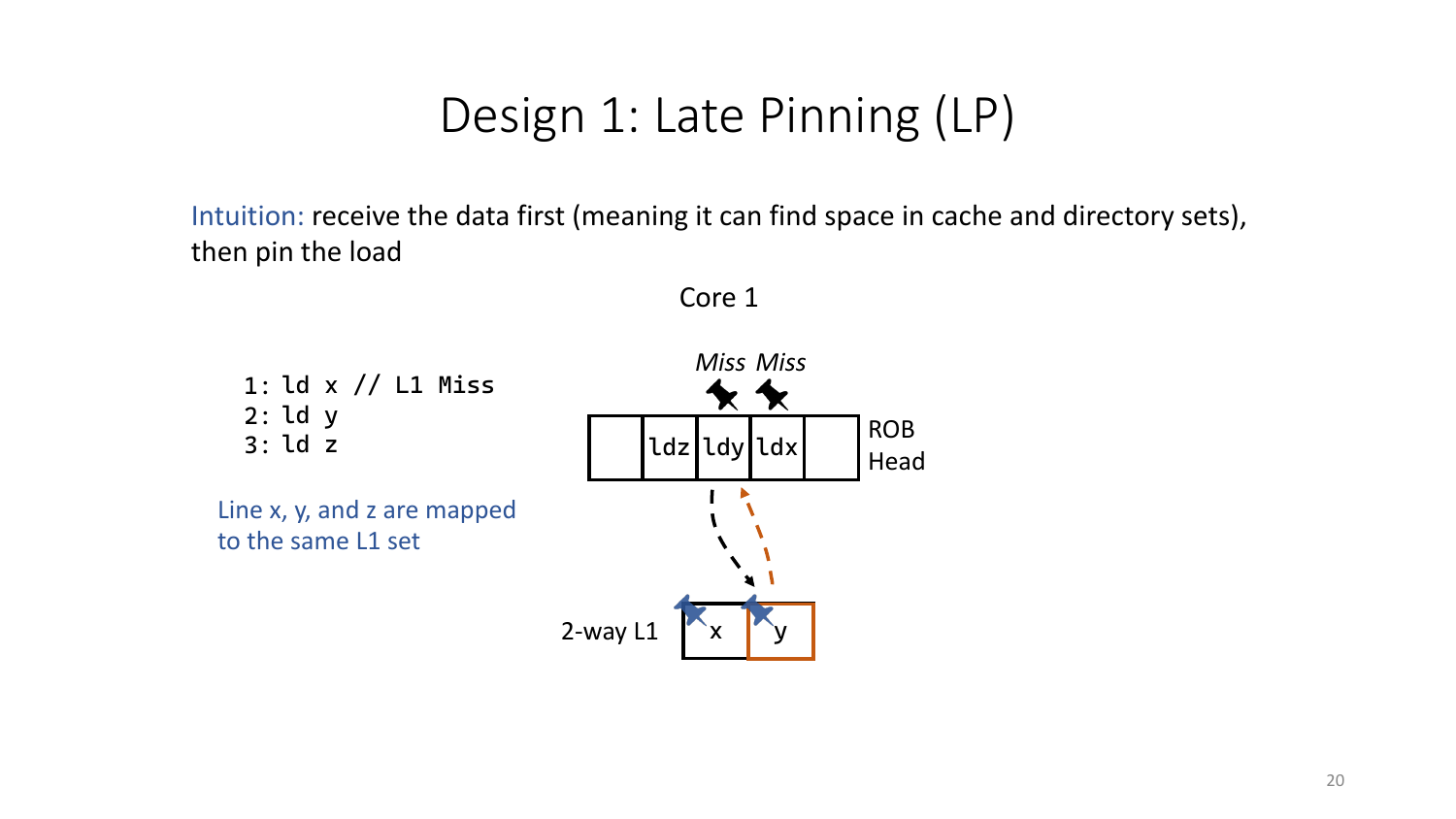# Design 1: Late Pinning (LP)

Intuition: receive the data first (meaning it can find space in cache and directory sets), then pin the load



Core 1

Serialized memory access, but it issues loads much earlier than it would in Fence

+ Simple hardware

- Low performance for programs with high L1 miss rates

Ld z will stall until ld x retires and unpins x (slow but safe from deadlock)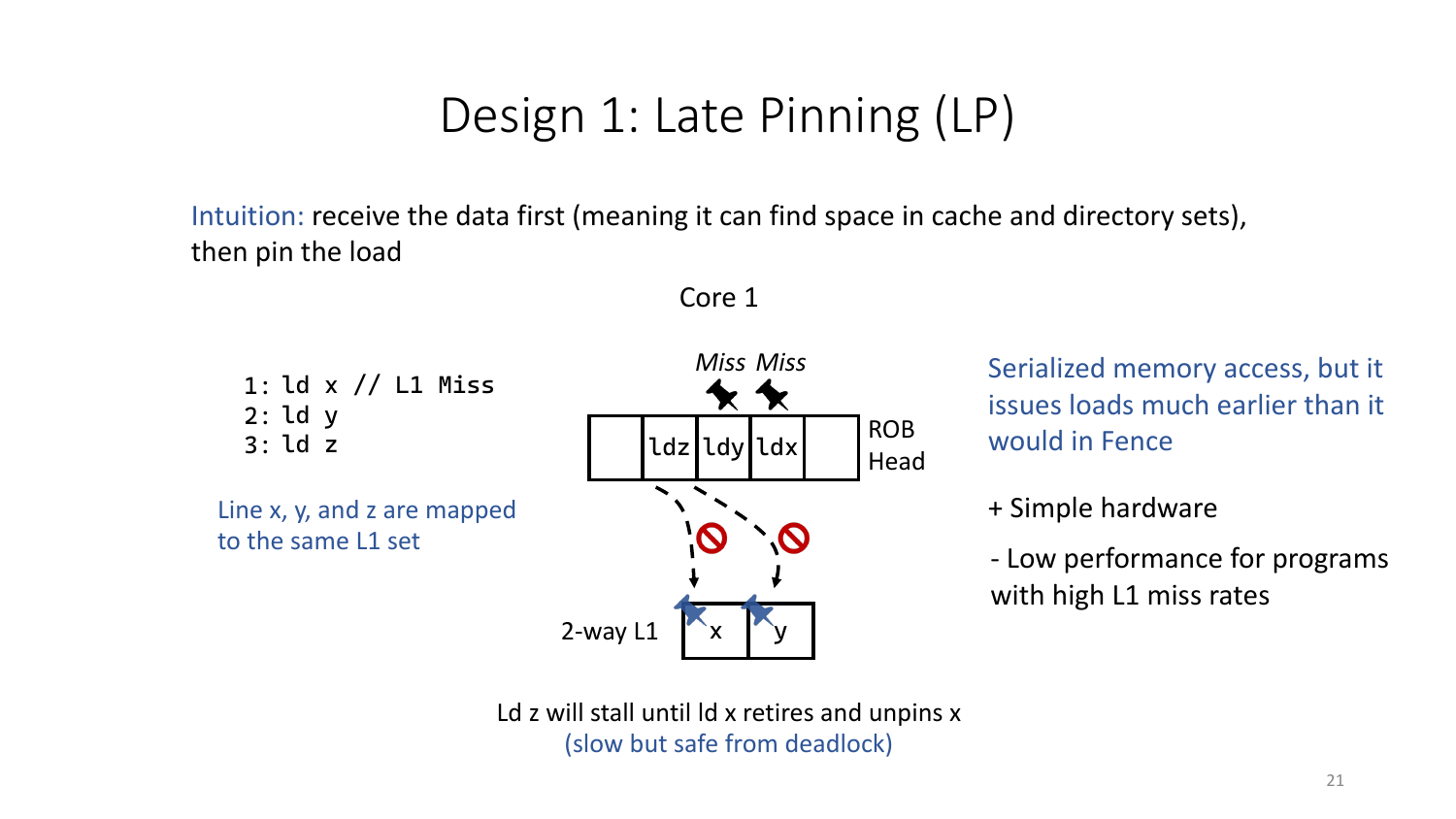Intuition: add a small local hardware table called **Cache Shadow Table (CST)** in each core. CST tracks, for **each set** in L1 and LLC/Dir, how many lines are pinned by **in-flight loads**



#### **Checks before pinning a load:**

- 1) Hardware determines the L1 set and the LLC/Dir set where the line maps
- 2) Access CST sets and check if such sets can hold the **additional** pinned line
- 3) Pin the load if find space in each cache level and directory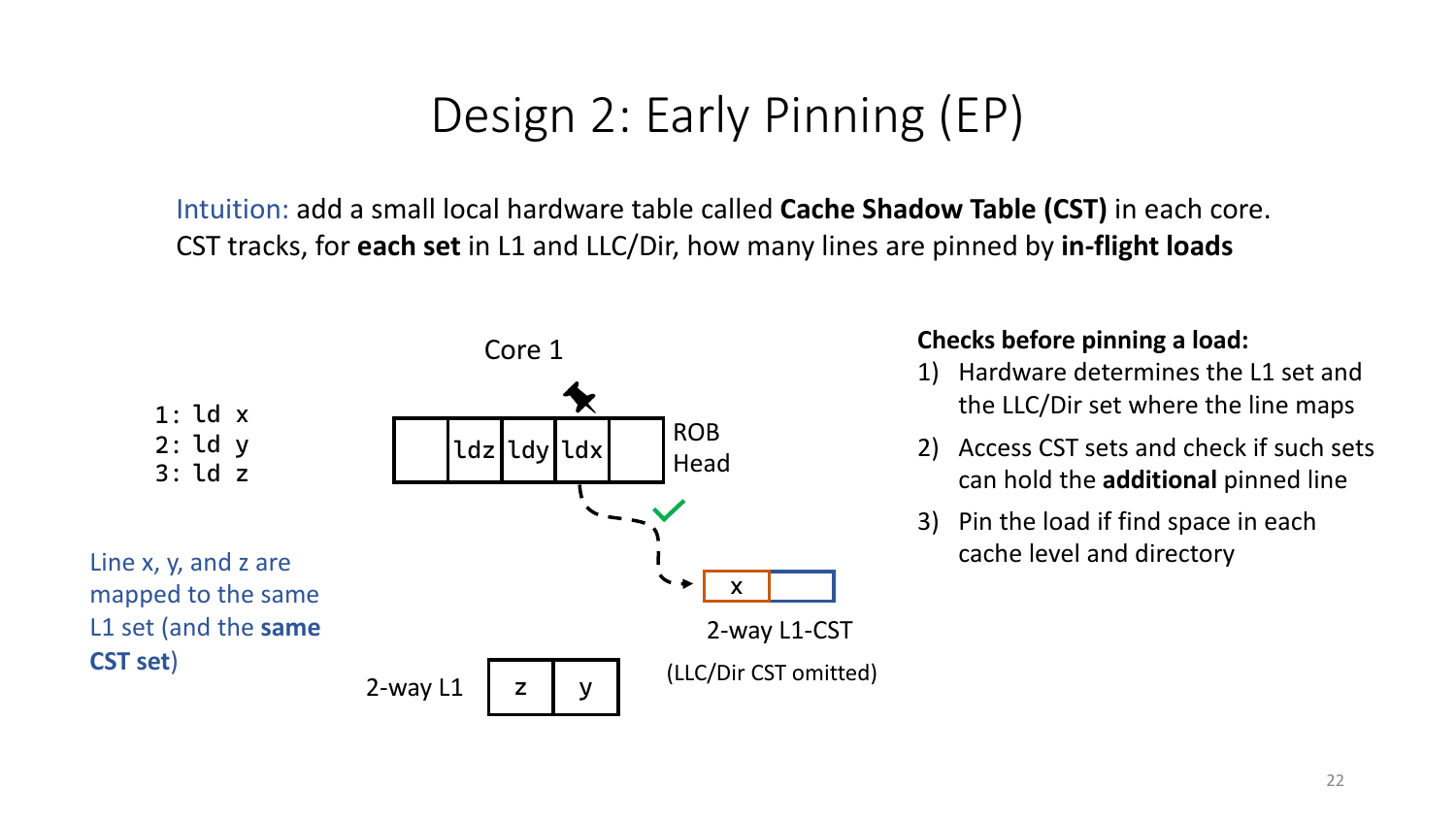Intuition: add a small local hardware table called **Cache Shadow Table (CST)** in each core. CST tracks, for **each set** in L1 and LLC/Dir, how many lines are pinned by **in-flight loads**



#### **Checks before pinning a load:**

- 1) Hardware determines the L1 set and the LLC/Dir set where the line maps
- 2) Access CST sets and check if such sets can hold the **additional** pinned line
- 3) Pin the load if find space in each cache level and directory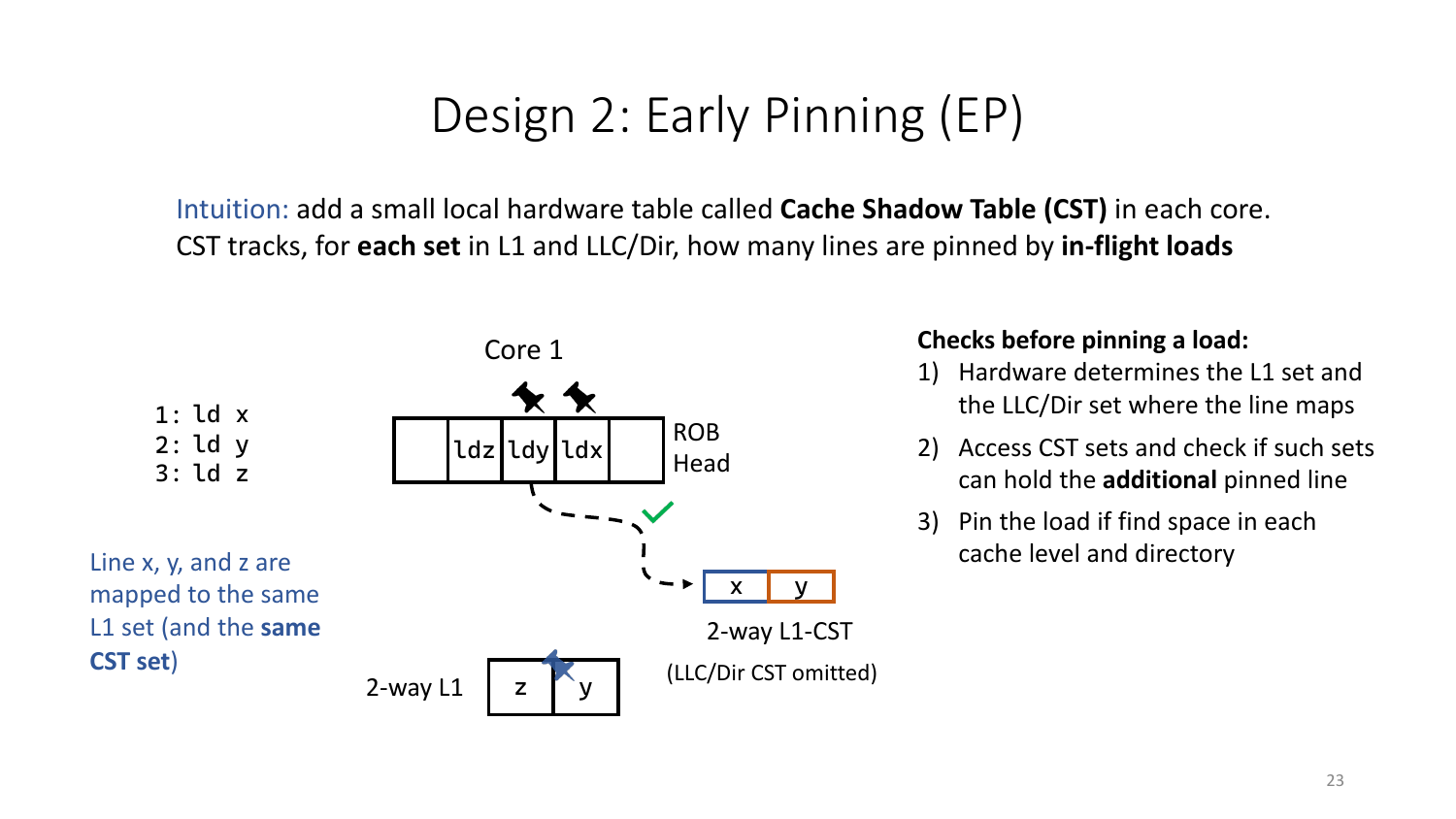Intuition: add a small local hardware table called **Cache Shadow Table (CST)** in each core. CST tracks, for **each set** in L1 and LLC/Dir, how many lines are pinned by **in-flight loads**

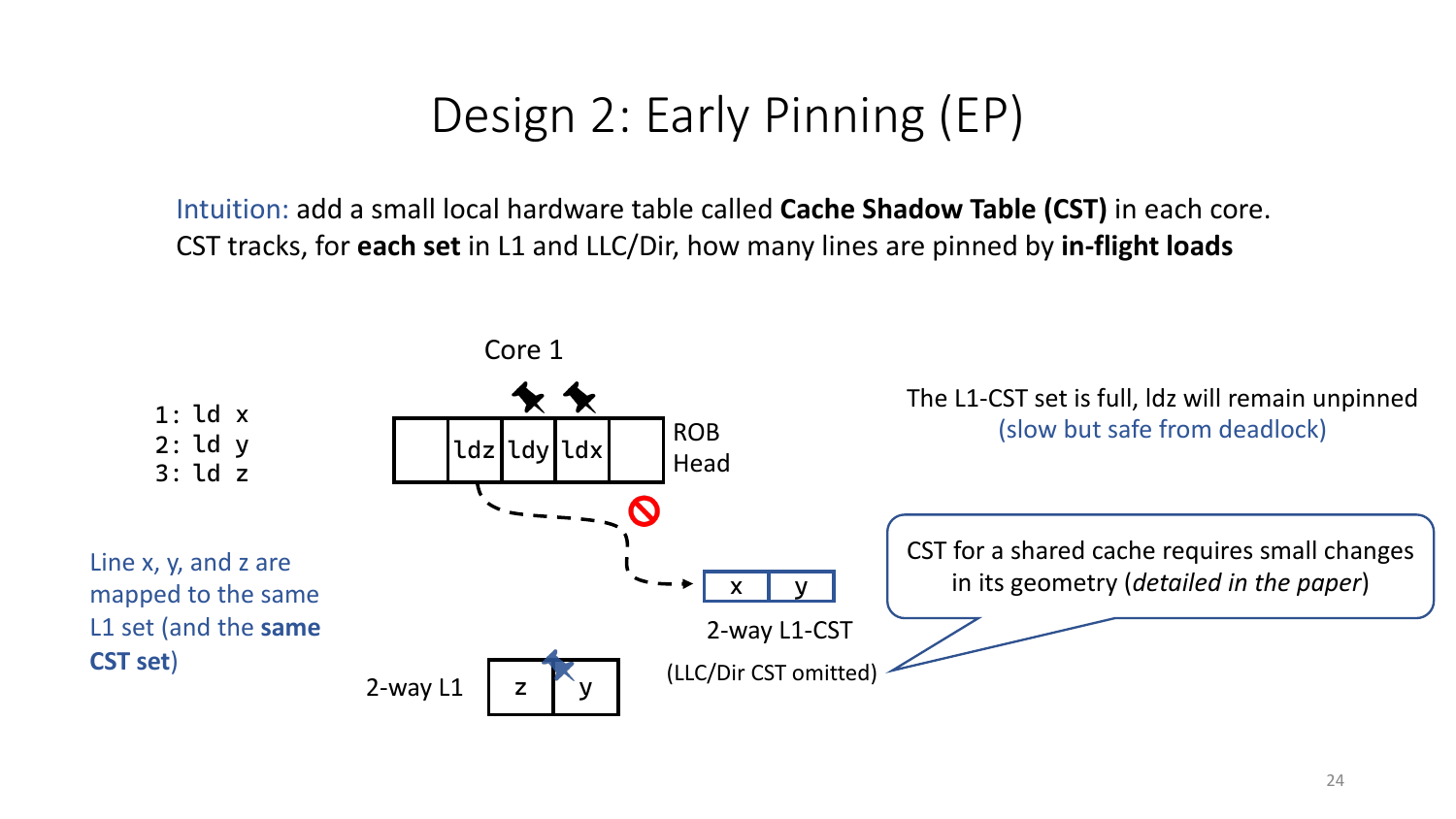Intuition: add a small local hardware table called **Cache Shadow Table (CST)** in each core. CST tracks, for **each set** in L1 and LLC/Dir, how many lines are pinned by **in-flight loads**

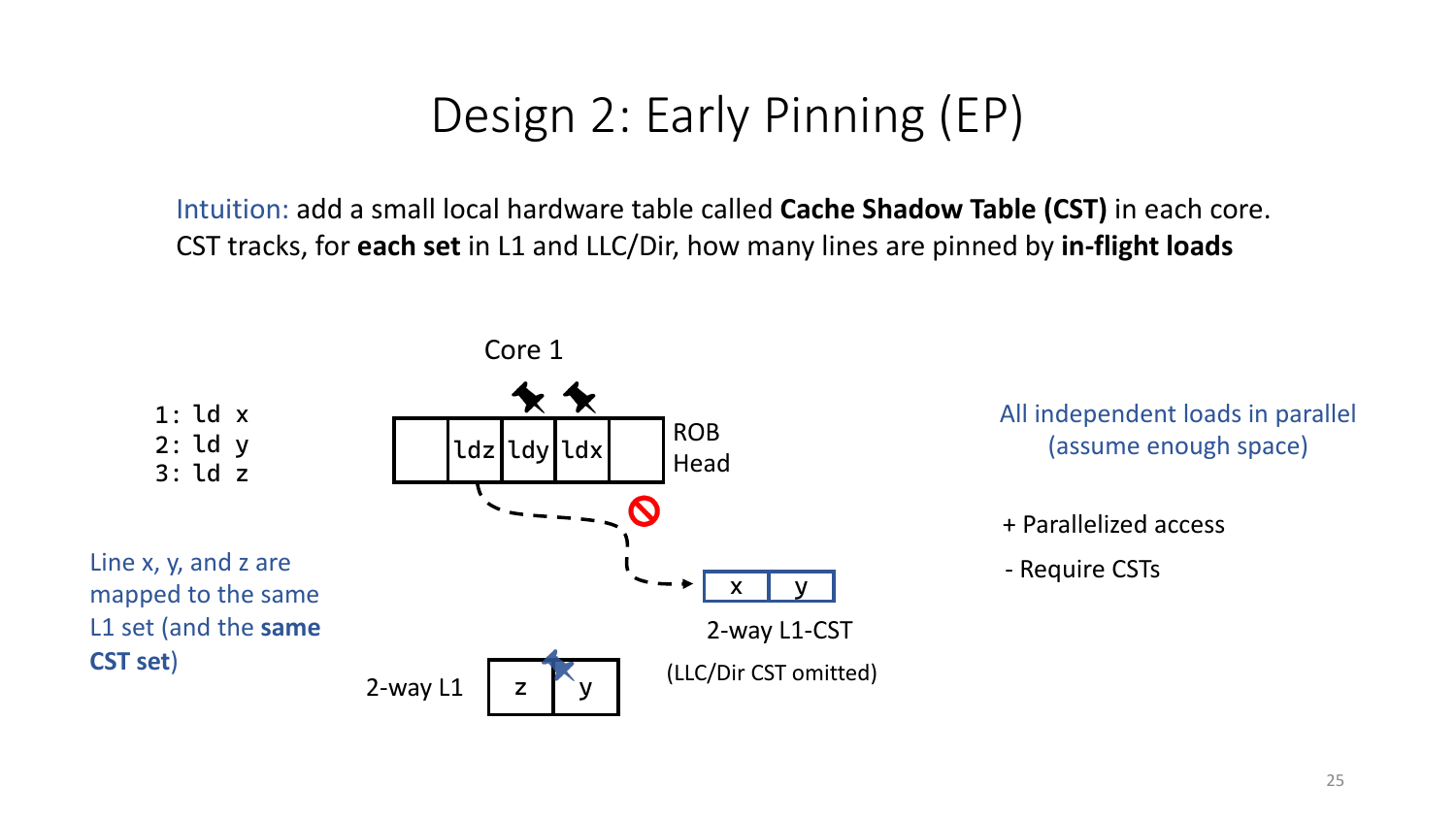# Pinned Loads Summary

Mechanism: defer invalidations and prevent evictions to lines that are read by a pinned load

For a load *L*, it can be pinned if:

- § *L* has met all the conditions to reach the VP **except for guaranteeing L itself will not cause an MCV** Security  $\blacksquare$
- § The line that *L* tries to pin is not in **Cannot-Pin Table (CPT)** Avoid Starvation
	- Write buffer has enough entries for all the yet-to-complete stores older than *L (detailed in the paper)*

Avoid **Deadlock** 

- Guaranteeing space in cache & directory
	- *L* has received the data, or ⇒ **Late Pinning (LP)**
	- CSTs report enough space in L1 cache and LLC/Dir ⇒ **Early Pinning (EP)**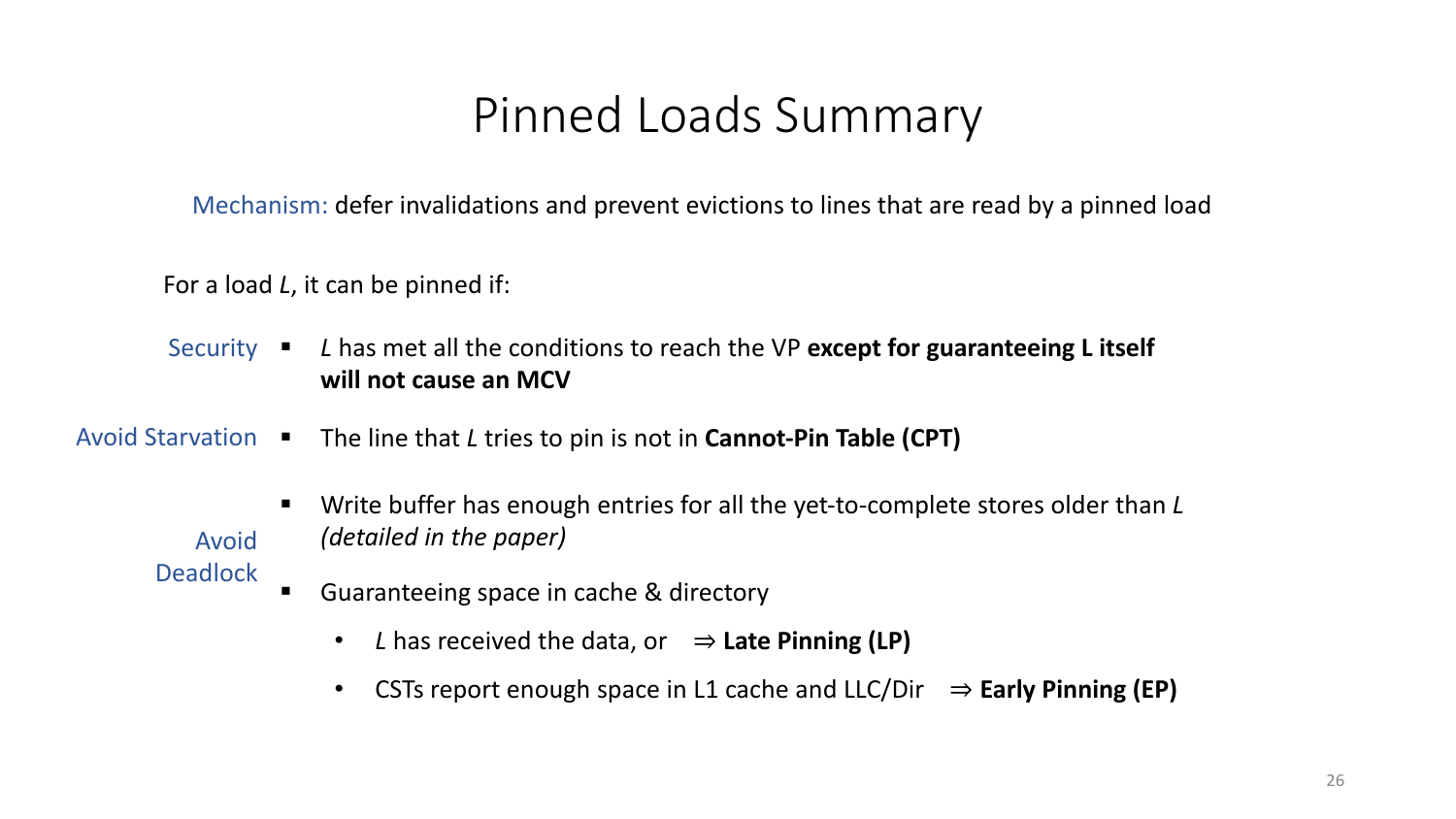# Performance Evaluation

Workloads: single-threaded (SPEC17) and parallel (SPLASH2 + PARSEC) Defenses: Fence, DOM, and STT

Geo. Mean Execution Overhead over a Conventional Unsafe Core (SPEC17)



≈50% overhead reduction (with EP)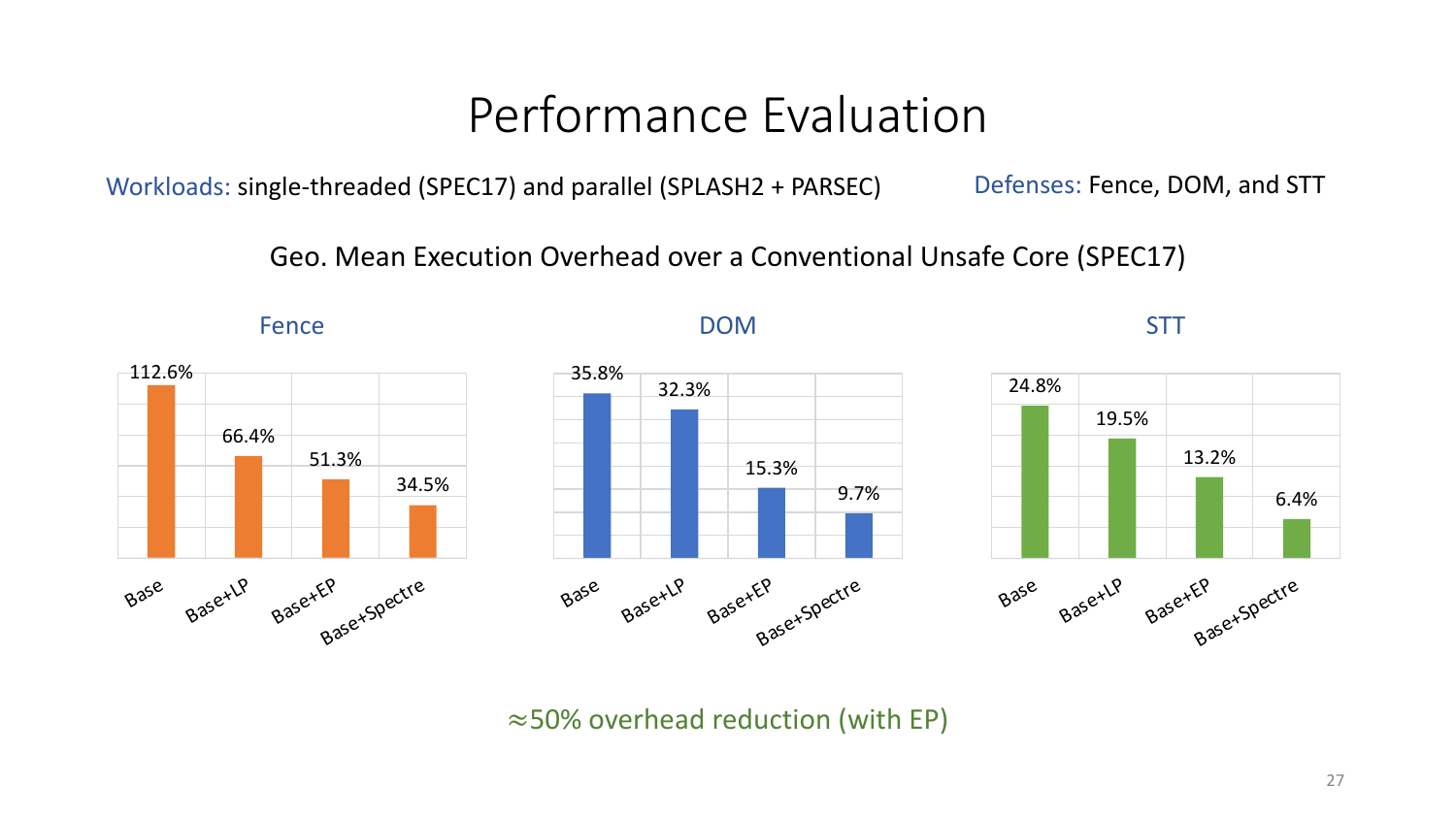# Conclusions

- Under the Comprehensive model, most execution overhead is caused by ensuring no memory consistency violations (MCVs)
- *Pinned Loads* is a general technique to reduce the execution overhead of speculative-execution defense schemes by making loads invulnerable to MCVs as early as possible
- *Pinned Loads* can substantially reduce execution overhead of many existing defense schemes by  $\approx$  50%

Open Source: <https://github.com/zzrcxb/PinnedLoads>